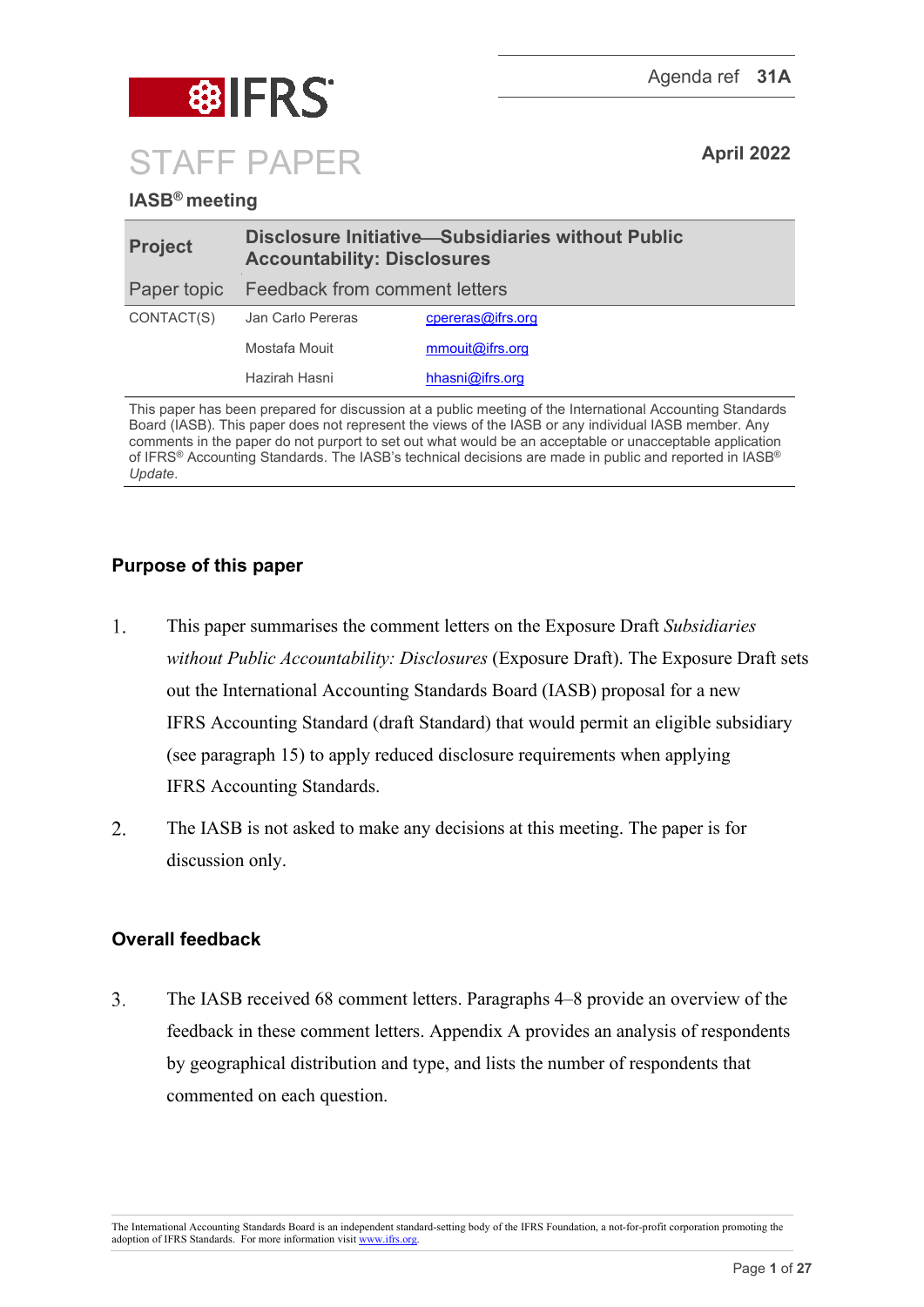- <span id="page-1-0"></span>4. Most respondents agreed with the objective of the draft Standard. Many reiterated the expected benefits of the proposals—reducing costs and simplifying preparation of financial statements.
- 5. There were mixed views on the proposed scope of the draft Standard. Many respondents suggested widening the scope to allow more entities to apply the proposals. Some respondents agreed with the proposed scope but suggested the IASB considers widening the scope at a later stage, for example, after the draft Standard has been implemented.
- 6. Many respondents agreed with the IASB's approach to developing the disclosure requirements of the draft Standard. Some respondents disagreed with starting with the *IFRS for SMEs* Accounting Standard and suggested that the IASB should start with IFRS Accounting Standards in developing the disclosure requirements.
- $7<sup>1</sup>$ Many respondents provided comments on the proposed disclosure requirements in the draft Standard. Comments were wide-ranging and across different IFRS Accounting Standards. The proposed disclosure requirements that attracted the most comments were those from IFRS 7 *Financial Instruments: Disclosures*, IAS 19 *Employee Benefits*, IFRS 12 *Disclosure of Interest in Other Entities,* IFRS 15 *Revenue from Contracts with Customers*, IAS 1 *Presentation of Financial Statements* and application of paragraph 16 of the draft Standard (when a subsidiary provides additional disclosures).
- <span id="page-1-1"></span>8. There were mixed views on the structure of the draft Standard. Many agreed with the proposal to have a separate IFRS Accounting Standard and organise disclosure requirements by Standard. Although many disagreed with including footnotes in the main body of the draft Standard to identify those disclosure requirements in other IFRS Accounting Standards that continue to apply.

#### **Structure of the paper**

- 9. The paper is structured as follows:
	- (a) responses about the objective of the draft Standard, covering Question 1 of the Invitation to Comment (paragraphs [11–](#page-2-0)[14\)](#page-3-0);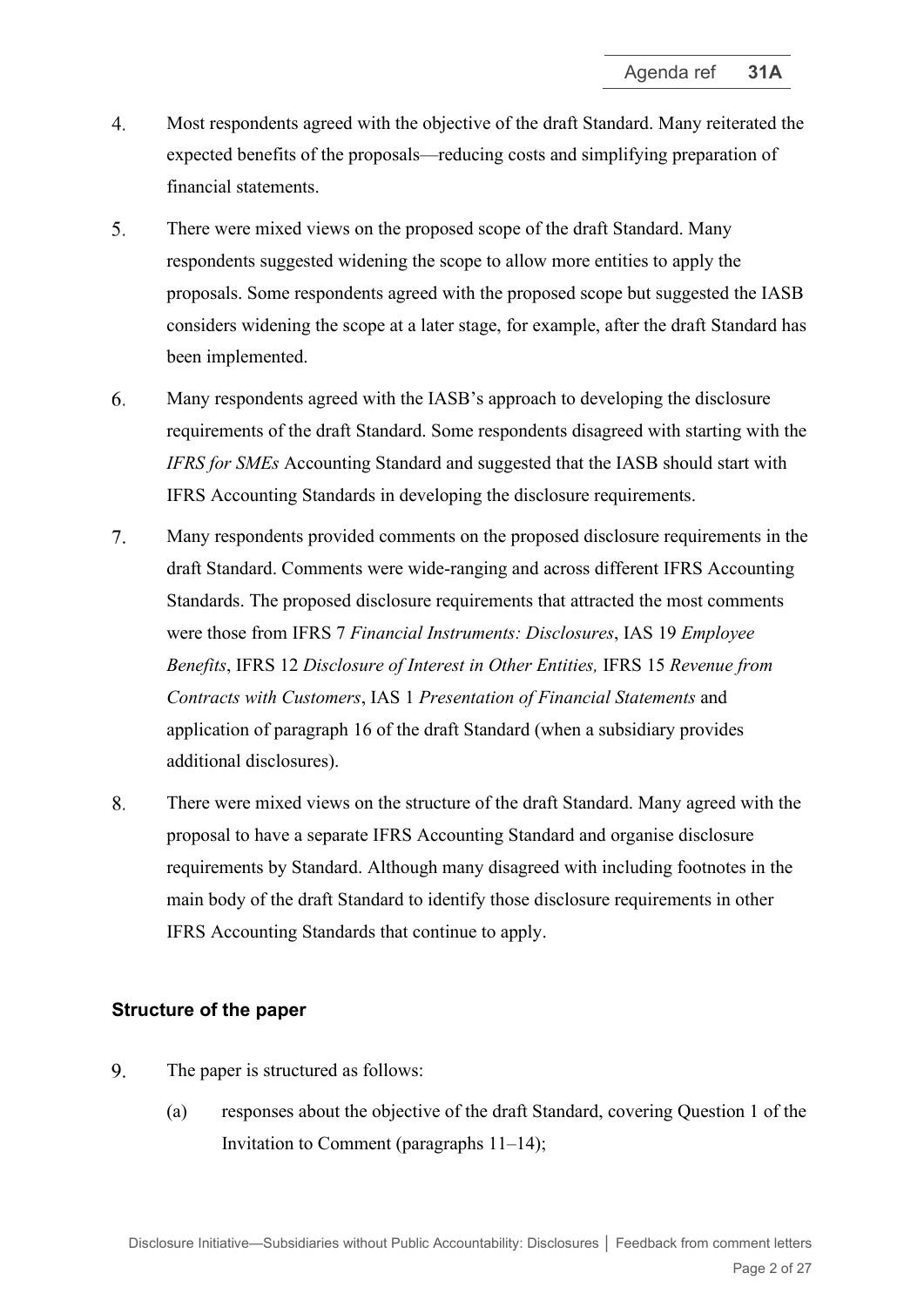- (b) responses about the scope of the draft Standard, covering Question 2 of the Invitation to Comment (paragraphs [15–](#page-4-0)[29\)](#page-8-0);
- (c) responses about the IASB's approach to developing the proposed disclosure requirements and exceptions to that approach, covering Questions 3–4 of the Invitation to Comment (paragraphs [30–](#page-8-1)[47\)](#page-14-0);
- (d) responses about the proposed disclosure requirements, covering Questions 5–8 of the Invitation to Comment (paragraphs [48–](#page-14-1)[61\)](#page-18-0);
- (e) responses about the structure of the draft Standard, covering Question 9 of the Invitation to Comment (paragraphs [62–](#page-19-0)[76\)](#page-22-0);
- (f) other comments (paragraphs [77](#page-22-1)[–83\)](#page-24-0); and
- (g) Appendix A—Analysis of respondents by geographical distribution and type and the number of respondents commenting on each question.
- 10. The questions asked in the Invitation to Comment are reproduced in grey boxes.

## **Objective of the draft Standard**

<span id="page-2-0"></span>11. The objective of the draft Standard is to permit eligible subsidiaries to apply the disclosure requirements in the draft Standard and the recognition, measurement and presentation requirements in IFRS Accounting Standards.

#### *Question 1—Objective*

*Do you agree with the objective of the draft Standard? Why or why not? If not, what objective would you suggest and why?*

- <span id="page-2-1"></span>12. Most respondents who commented agreed with the objective of the draft Standard. Many observed that the draft Standard will simplify and reduce costs of preparing financial statements of eligible subsidiaries. Particular points raised by some respondents included:
	- (a) the proposals would also benefit the parent entity through reduced costs for subsidiaries and streamlined group reporting because eligible subsidiaries could align their accounting policies with their parent;
	- (b) fewer disclosures would reduce the amount of audit work required; and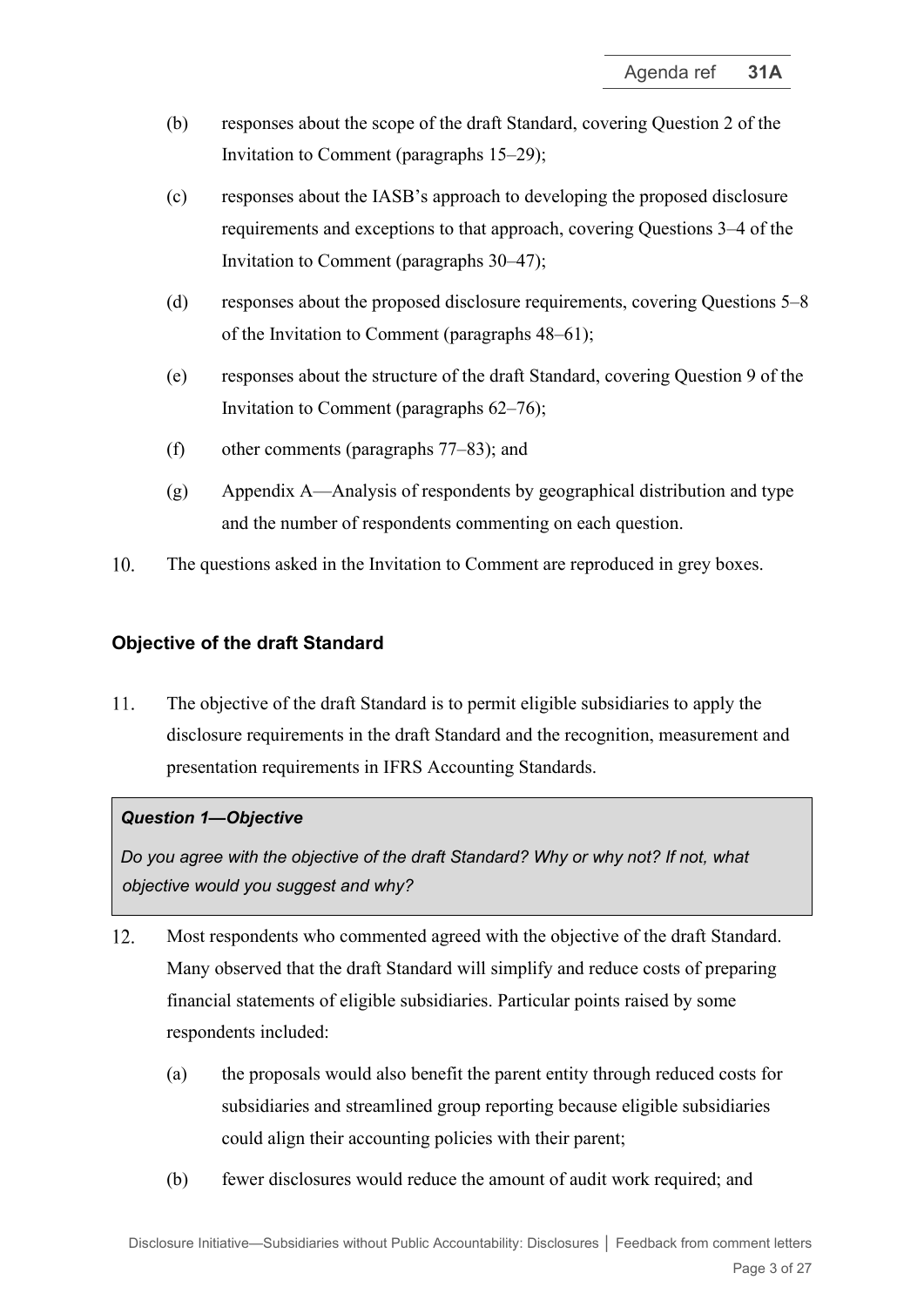- (c) the proposals would encourage wider application of IFRS Accounting Standards.
- 13. The International Organization of Securities Commissions said:

… We think that the Board's proposals would have the benefit of encouraging subsidiaries within the scope to apply IFRS standards rather than another (local) GAAP because of the reduced complexities in doing so, and that such an approach could reduce costs for subsidiaries to prepare financial statements under IFRS. As well, the Board's proposal would result in subsidiaries within scope applying IFRS recognition and measurement requirements, and we think this could reduce the risk of errors occurring in the IFRS consolidation package prepared by the subsidiary for the parent and thus promote the overall quality of the consolidated financial statements of the parent, all while maintaining the information needed by the users of the subsidiaries' financial statements.

- <span id="page-3-0"></span> $14.$ Although in agreement with the objective, some respondents raised the following concerns:
	- (a) subsidiaries that currently apply IFRS Accounting Standards have systems in place to comply with IFRS Accounting Standards, and consequently the incremental benefits of applying the proposals may not justify moving to the draft Standard.
	- (b) if subsidiaries provide disclosures to their parent for consolidation purposes that are otherwise not required by the draft Standard, the benefits of reduced disclosures would be less.
	- (c) permitting eligible subsidiaries that currently apply IFRS Accounting Standards to apply the draft Standard would reduce information provided to users and hence the quality of financial reporting.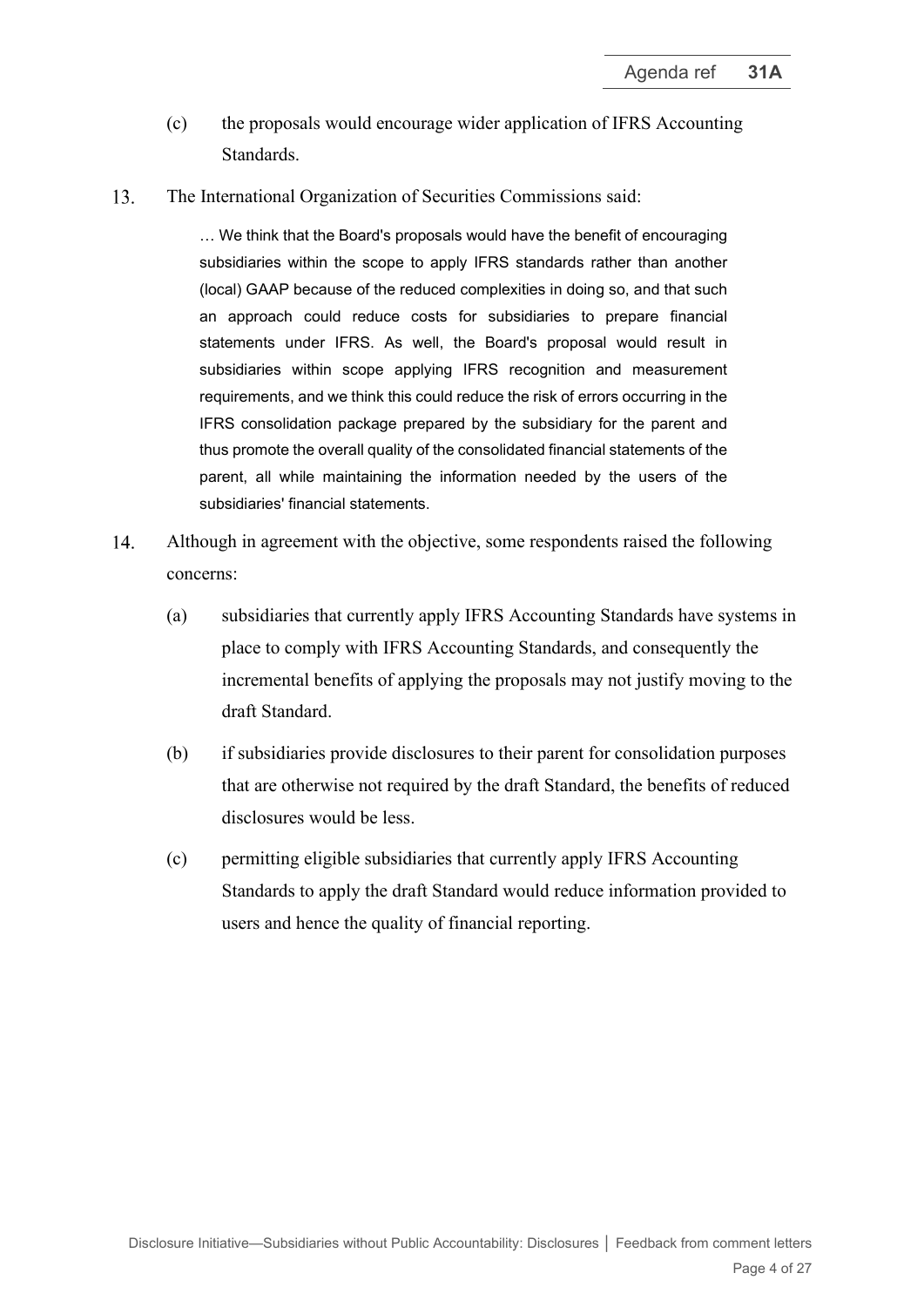## **Scope of the draft Standard**

- <span id="page-4-1"></span><span id="page-4-0"></span>15. The IASB has proposed that an entity would be permitted to apply the draft Standard if, at the end of its reporting period, it is a subsidiary which:
	- (a) does not have public accountability; and
	- (b) has an ultimate or intermediate parent that produces consolidated financial statements available for public use that comply with IFRS Accounting Standards.

## *Question 2—Scope*

*Do you agree with the proposed scope? Why or why not? If not, what approach would you suggest and why?*

- 16. Respondents who commented expressed mixed views on the proposed scope of the draft Standard.
- 17. Some respondents agreed with the proposed scope. These respondents noted that the draft Standard proposes a new approach to reduce disclosures in IFRS Accounting Standards and agreed that the IASB is rightfully cautious in determining who should be permitted to apply the draft Standard.
- 18. Some of the respondents who agreed with the proposed scope suggested that the IASB could consider widening the scope after the draft Standard has been implemented for a period of time. A respondent suggested that, in parallel with the finalisation of the draft Standard, the IASB could assess the possibility of widening the scope at a later date to include other types of entities such as associates, joint ventures, joint operations, non-listed banks that are subsidiaries, separate financial statements of ultimate parent entities and all entities without public accountability.
- 19. Many respondents disagreed with the proposed scope in the draft Standard. Of those who disagreed:
	- (a) most suggested widening the scope (see paragraphs [20](#page-5-0)[–22\)](#page-6-0);
	- (b) a few suggested a narrower scope (see paragraph [23\)](#page-6-1); and
	- (c) a few observed that the regulator should determine who could apply the draft Standard (see paragraph [24\)](#page-6-2).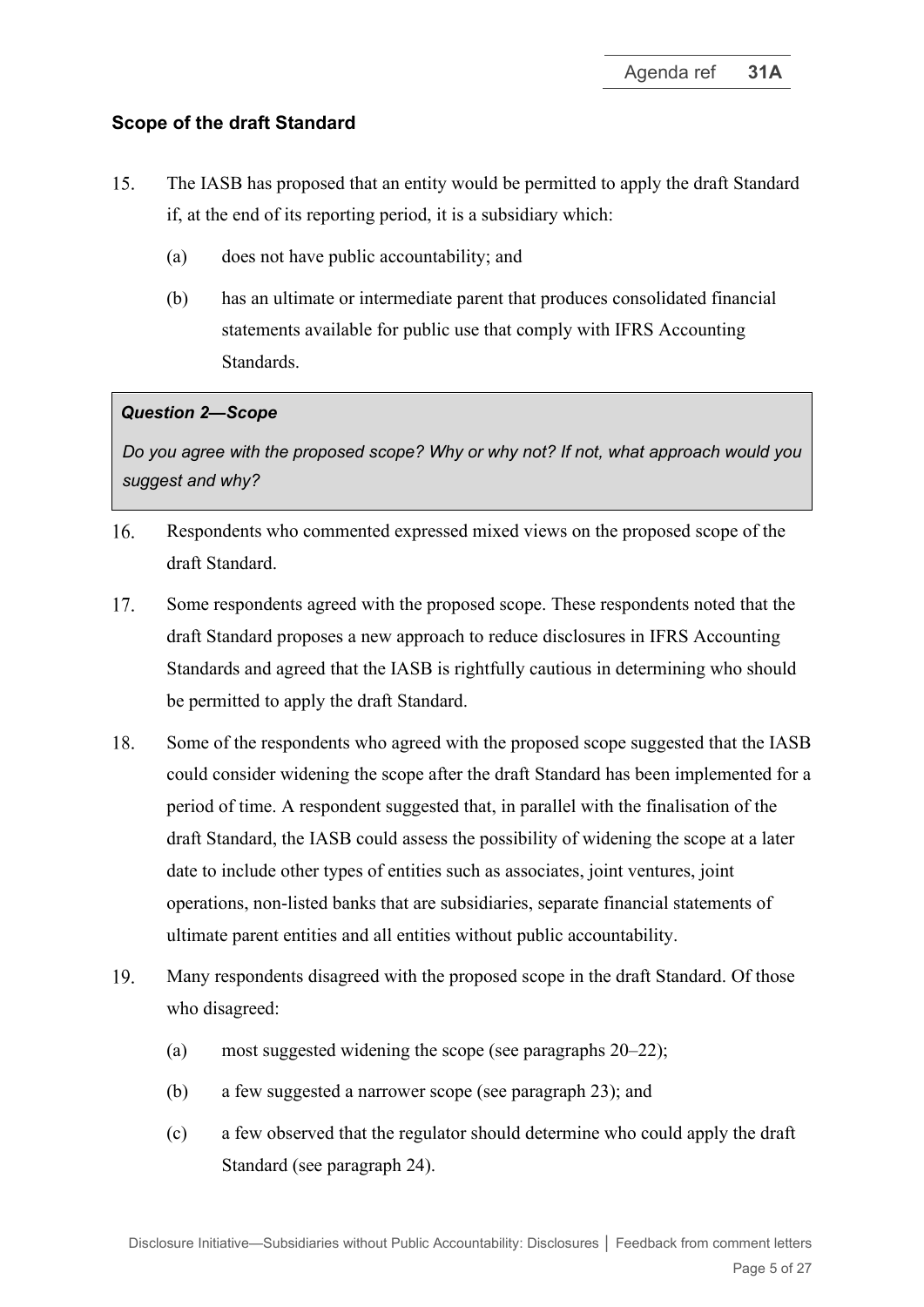- <span id="page-5-0"></span>20. Respondents who suggested widening the scope expressed a variety of different views on how the scope should be widened. Some suggested to widen the scope of the draft Standard to:
	- (a) *all* entities without public accountability (all entities that are SMEs). These respondents noted that the approach applied by the IASB in developing the disclosure requirements is relevant to all entities without public accountability. These respondents agreed with the alternative view on the Exposure Draft.
	- (b) joint ventures and associates without public accountability. These respondents noted that these entities may need to maintain additional accounting records if they report to an investor that applies IFRS Accounting Standards.
	- (c) some financial institutions, including insurance entities and banks. Some of these respondents (particularly those in the insurance industry):
		- (i) disagreed with the statement in paragraph 7(b) of the draft Standard that most insurers hold assets in a fiduciary capacity. They assert that many insurers are not managing assets on behalf of policy holders (see paragraph [55\)](#page-16-0).
		- (ii) said that unless the insurance entity is listed in a capital market, the insurer should be permitted to apply the draft Standard.

These respondents also disagreed with the proposal that the disclosure requirements in IFRS 17 *Insurance Contracts* would apply if an eligible subsidiary issued insurance contracts within the scope of IFRS 17 (see paragraph [53\)](#page-16-1).

- (d) subsidiaries without public accountability *regardless* of the GAAP applied in the parent's consolidated financial statements (see paragraph [15\(b\)\)](#page-4-1).
- (e) ultimate parent's separate financial statements. Some respondents noted that, in some jurisdictions, the reduced-disclosure framework permits application in the ultimate parent's separate financial statements.
- 21. The Institute of Certified Public Accountants of Cyprus said:

We have some concerns on the narrowly defined scope of the ED. Though we fully agree on the public accountability criterion, we are not convinced that the Board's proposal to limit the applicability to subsidiaries would help in fully achieving the objective of this project. As noted in the Basis for Conclusions,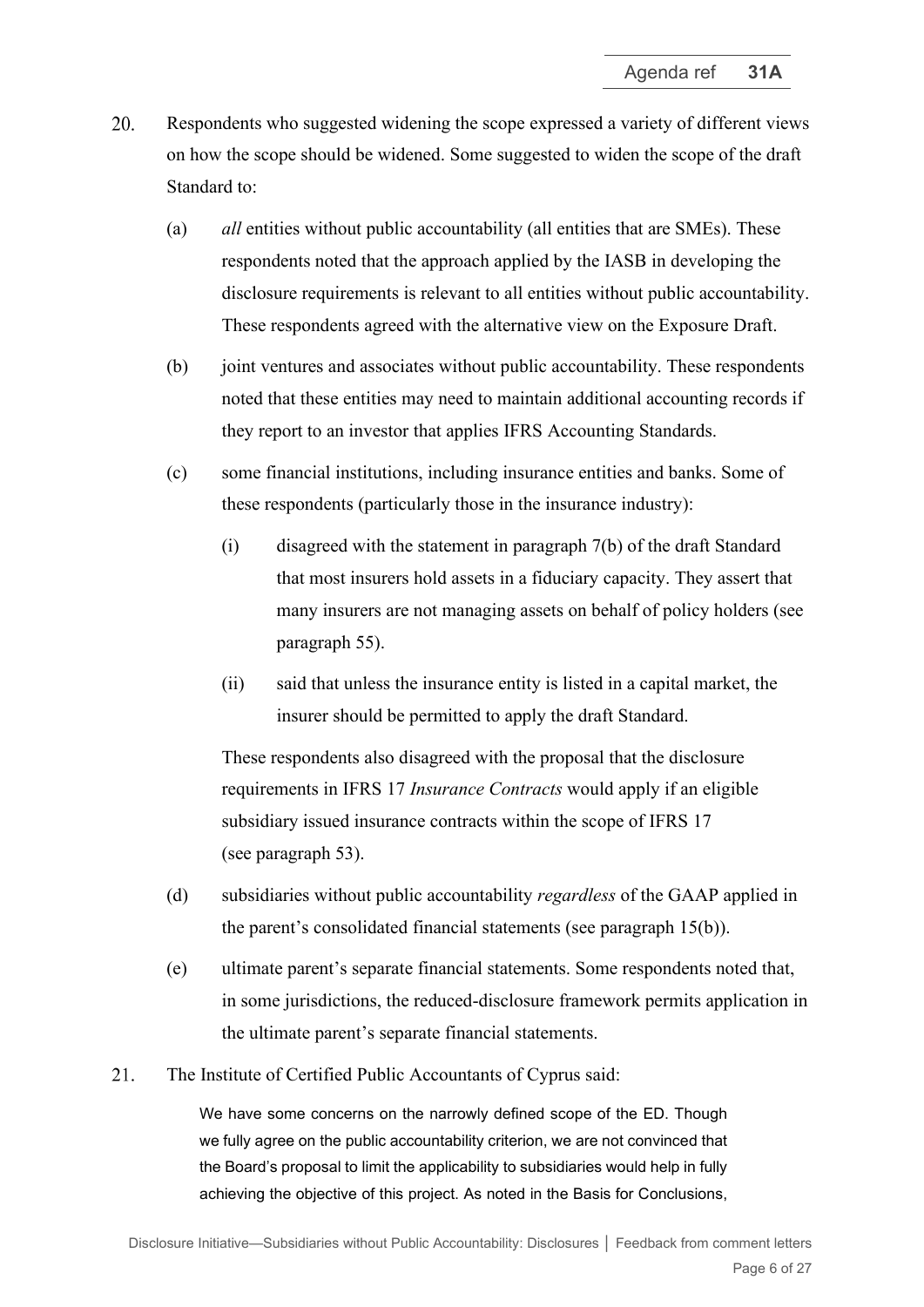the Board developed the proposed disclosure requirements following an approach relevant for all entities without public accountability, hence without taking into account any characteristics of a subsidiary. The standard is associated with cost savings, dismissing any unnecessary disclosures and thus no entity should be restricted in its use.

<span id="page-6-0"></span>22 The German Insurance Association (GDV) said:

> … We would find it fully inappropriate to generally exclude the insurance industry from the scope of the proposed new IFRS Standard. We believe that insurance undertakings being subsidiaries should be in the scope of the new regular IFRS if not listed on a capital market. And irrespective of the potential reliefs regarding IFRS 17, not listed insurance subsidiaries should be eligible to benefit from the reduced set of disclosure requirements regarding the other IFRS Standards to ensure level playing field with other industries.

- <span id="page-6-1"></span>23. A few respondents (mainly regulators) suggested a narrower scope:
	- (a) exclude those subsidiaries who are required to submit their financial statements to regulators applying IFRS Accounting Standards. It was noted that in some jurisdictions all entities within a group (parent and its subsidiaries) must file financial statements in accordance with IFRS Accounting Standards.
	- (b) exclude those subsidiaries who are currently applying IFRS Accounting Standards. The respondent noted that subsidiaries moving from 'full' IFRS Accounting Standards to the draft Standard would not enhance transparency and is therefore undesirable.
- <span id="page-6-2"></span>24. A few respondents (standard-setters in Asia) noted that local regulators are in a better position to determine the scope of the draft Standard. In their view:
	- (a) the IASB does not have authority to determine who must, should or could prepare financial statements applying IFRS Accounting Standards. The respondent attributed this statement to paragraph BC3.13 of the Basis for Conclusions of the *Conceptual Framework for Financial Reporting*.
	- (b) the proposed scope in the draft Standard may be inconsistent with how IFRS Accounting Standards is adopted and enforced in different jurisdictions.
- 25. In responding to the Invitation to Comment, some respondents questioned how the draft Standard would interact with their local regulations. Many jurisdictions define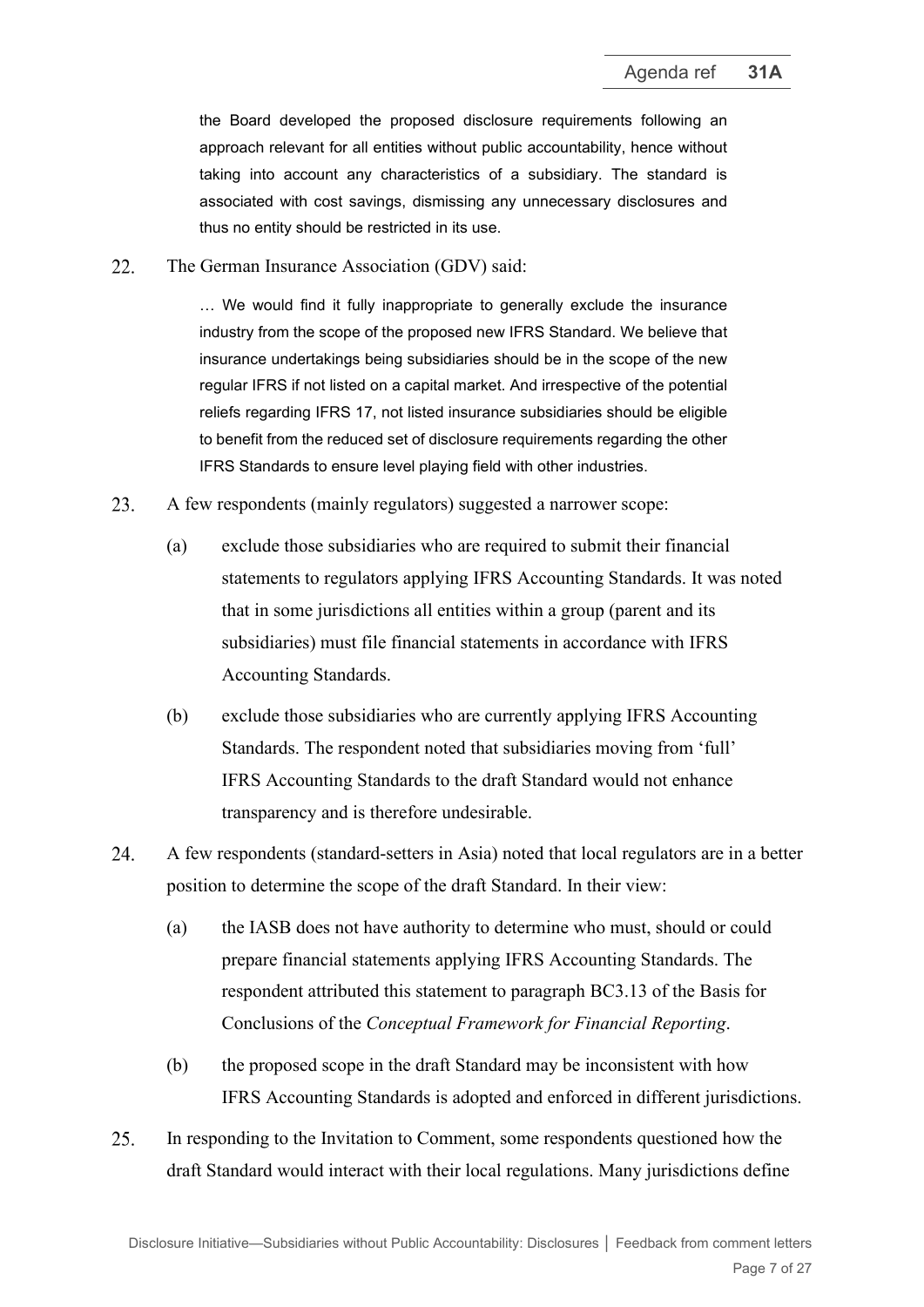'public interest entity', a term that shares some similarities with 'public accountability'. However, different jurisdictions define this term differently.

26. The Institute of Chartered Accountants of Pakistan said:

> In Pakistan, under the corporate law (i.e. the Companies Act, 2017) a differential financial reporting framework has been set. Differential financial reporting framework is prescribed based on the size (capital, assets thresholds etc.) of the entities. The framework includes IFRS Standards (applicable for listed, other public interest entities, large-sized companies and subsidiaries of listed companies), IFRS for SMEs (applicable for mediumsized companies) and a separate Accounting standard for small-sized companies. Importantly, the subsidiaries of listed entities (irrespective of their size) are required to prepare their separate financial statements in accordance with IFRS Standards.

27. The European Financial Reporting Advisory Group (EFRAG) said:

> … National Standard-Setters have expressed concerns that the notion of public accountability is different from the notion of Public Interest Entities, a similar term used in the European Union accounting law. Therefore, the IASB's proposals in this project are likely to also put pressure on the definition of 'public accountability'. ...

- 28. Some respondents also sought further guidance on the description of 'public accountability':
	- (a) guidance on 'fiduciary capacity'.
		- (i) An auditor noted that the IASB has guidance on this term in one of its educational modules supporting the application of the *IFRS for SMEs* Accounting Standard [\(Module](https://www.ifrs.org/content/dam/ifrs/supporting-implementation/smes/module-01.pdf) [1\)](https://www.ifrs.org/content/dam/ifrs/supporting-implementation/smes/module-01.pdf). Some entities may be unfamiliar about the existence of this educational material.
		- (ii) Some respondents, including insurers and non-insurers, raised concerns about the statement in paragraph 7(b) of the draft Standard that most insurers hold assets in a fiduciary capacity. Some of these respondents asserted that premiums collected belong to the insurance entity in exchange for the promise to compensate the customer if an insured event occurs (for example property and casualty (P&C) insurance contracts). The premiums are not held in a fiduciary capacity by the insurance entity, neither in legal terms nor in economic perspective.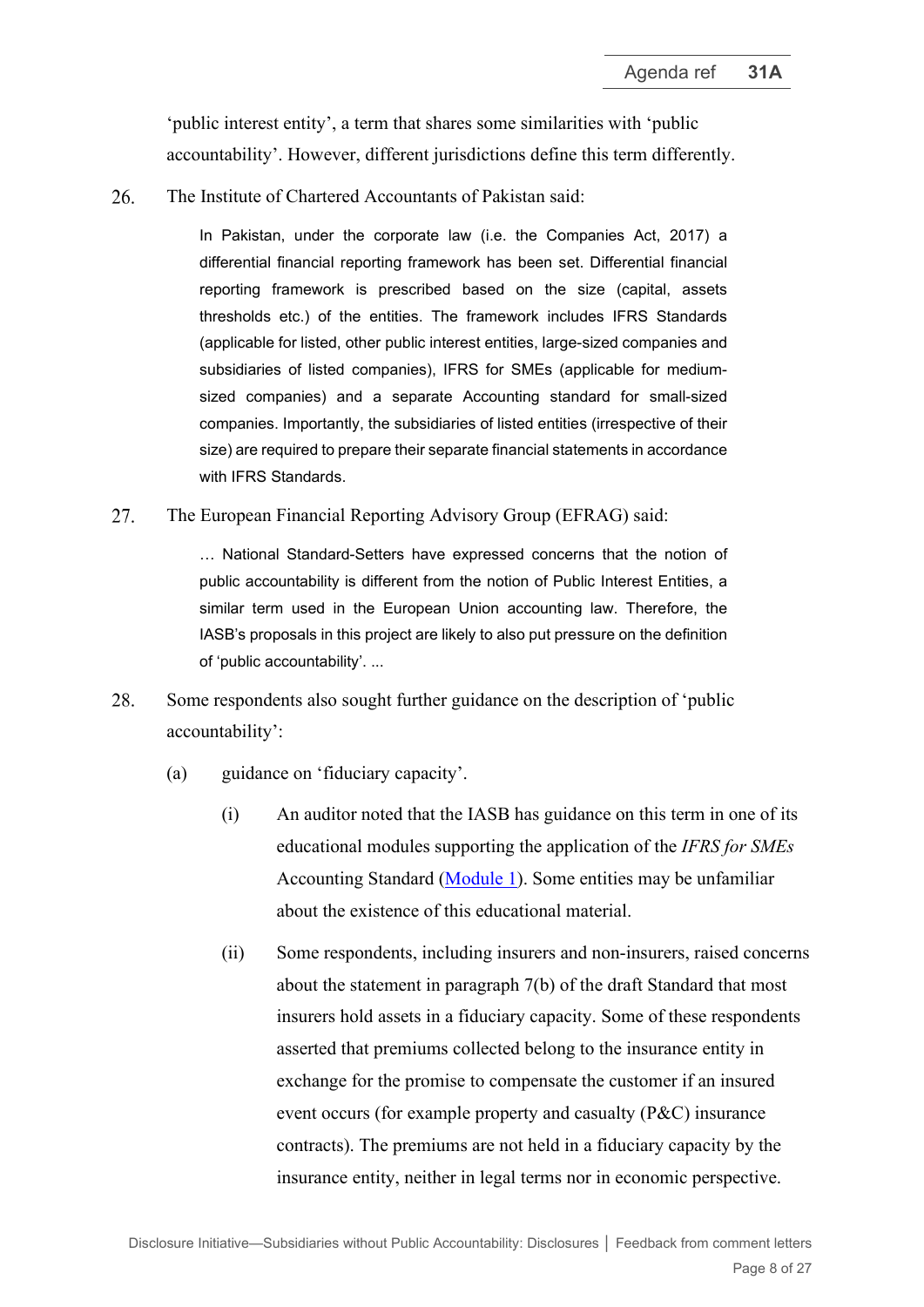- (b) guidance about 'public market'. For example, a standard-setter noted that many companies now raise funds in alternative markets apart from the traditional public market (stock exchange). For example, some funds are raised through crowdfunding and peer-to-peer financing.
- (c) guidance about how public accountability is assessed if the subsidiary is also a parent and prepares consolidated financial statements (an intermediate parent). Whether it is assessed at the parent entity level (on its own) or at the sub-group level (intermediate parent and its subsidiaries).
- (d) guidance about when financial statements are 'available for public use'. Some respondents noted that the term is already used in IFRS Accounting Standards. These respondents noted that the term is fundamental to the scope criteria and suggested that additional clarification be provided.
- <span id="page-8-0"></span>29. Other comments on the scope include:
	- (a) the IASB should consider requiring that non-controlling shareholders are informed about, and do not object to, a partially owned subsidiary applying the draft Standard (similar to paragraph 4(a)(i) of IFRS 10 *Consolidated Financial Statements*); and
	- (b) in jurisdictions where the *IFRS for SMEs* Accounting Standard is not applied, the draft Standard could enhance comparability among entities without public accountability.

# **IASB's approach to developing the proposed disclosure requirements and exceptions to that approach**

- <span id="page-8-1"></span>30. In developing the proposed disclosure requirements, the IASB started with the disclosure requirements from the *IFRS for SMEs* Accounting Standard because they are based on IFRS Accounting Standards (as explained in Agenda Paper 31 *Cover paper*). When the recognition and measurement requirements in IFRS Accounting Standards and the *IFRS for SMEs* Accounting Standard were:
	- (a) the same—the IASB used the disclosure requirements in the *IFRS for SMEs*  Accounting Standard with minor tailoring.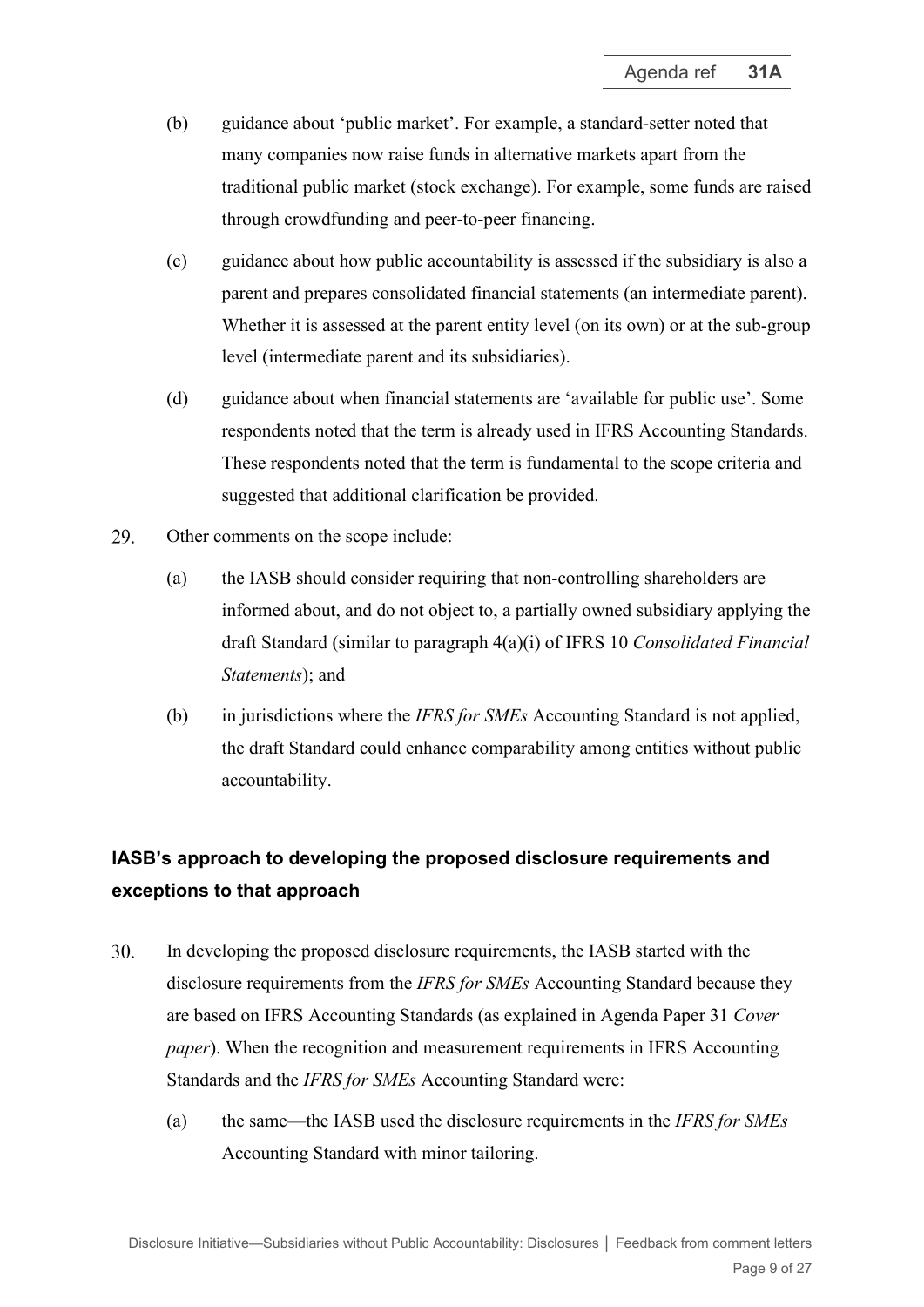- (b) different—the IASB tailored the disclosure requirements in IFRS Accounting Standards applying the principles in paragraph BC157 of the Basis for Conclusions of the *IFRS for SMEs* Accounting Standard.
- 31. In a limited number of cases, the IASB made some exceptions to the approach (see paragraphs [40–](#page-12-0)[47\)](#page-14-0).<sup>[1](#page-9-1)</sup>

## *Question 3—Approach to developing the proposed disclosure requirements*

*Do you agree with the IASB's approach? Why or why not? If not, what approach would you suggest and why?*

- 32. Most respondents commented on the IASB's approach to developing the proposed disclosure requirements. Of those who responded:
	- (a) many agreed with the proposed approach (see paragraphs [33–](#page-9-0)[34\)](#page-10-0); and
	- (b) some disagreed with the proposed approach (see paragraphs [35](#page-10-1)[–36\)](#page-11-0). Of those who disagreed, many—mostly from Europe and a few from Global suggested that the starting point to developing the disclosure requirements should be IFRS Accounting Standards and then considering exemptions to remove disclosure requirements that are deemed not applicable for eligible subsidiaries (top-down approach), rather than starting with the *IFRS for SMEs* Accounting Standard (bottom-up approach).

## *Agreement with the IASB's approach*

- <span id="page-9-0"></span>33. Of those who agreed with the IASB's approach to developing the proposed disclosure requirements:
	- (a) some said the IASB's approach strikes the right balance considering the information needs of users of subsidiaries' financial statements and the work that stakeholders and the IASB would need to do in developing and finalising the draft Standard;
	- (b) a few said the IASB's approach recognises that the eligible subsidiaries are also eligible to apply the *IFRS for SMEs* Accounting Standard, and that the

<span id="page-9-1"></span><sup>1</sup> See paragraphs BC40–BC52 of the Basis for Conclusions on the Exposure Draft *Subsidiaries without Public Accountability: Disclosures.*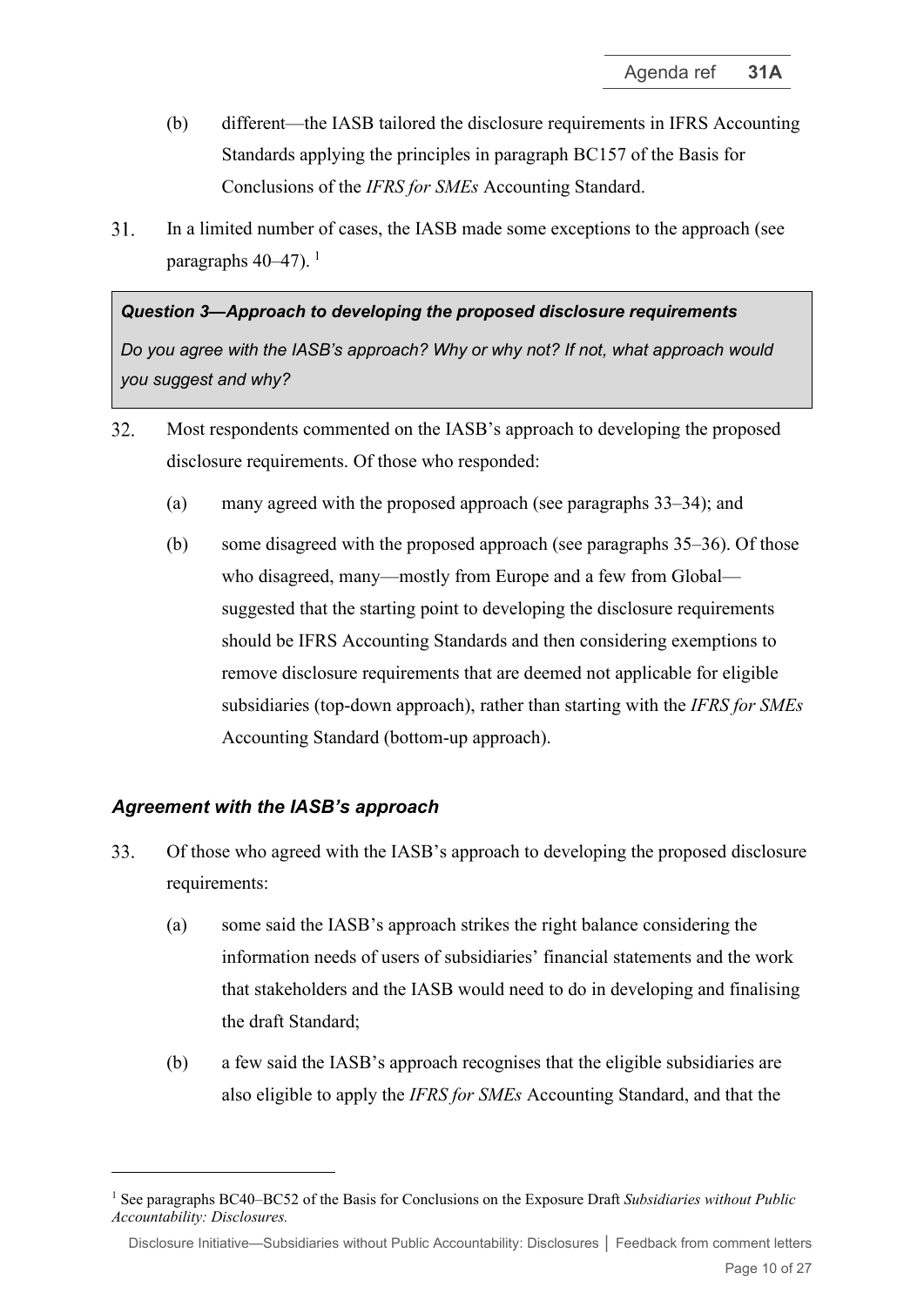disclosure requirements of the *IFRS for SMEs* Accounting Standard remain suitable for entities without public accountability; and

- (c) a few said that the IASB's approach is similar to the approach adopted in developing the mandatory reduced disclosure regimes in Australia and New Zealand.
- <span id="page-10-0"></span>34. The Financial Reporting Council (FRC) said:

…We agree with the logical steps applied in developing the proposed disclosure requirements…

The disclosure requirements of the *IFRS for SMEs* Standard have already been assessed by the IASB as suitable for entities without public accountability, and therefore are appropriate when recognition and measurement requirements are the same in both IFRS Standards and the *IFRS for SMEs* Standard. When the recognition and measurement requirements differ between IFRS Standards and the *IFRS for SMEs* Standard, we agree that tailoring the disclosure requirements is the correct way to deal with these differences.

#### *Disagreement—proposal for an alternative approach*

- <span id="page-10-1"></span>35. Of those who disagreed with IASB's approach to developing the disclosure requirements and suggested following a top-down approach, some gave the following reasons:
	- (a) users of an eligible subsidiary's financial statements typically have different information needs to users of financial statements of other entities that do not have public accountability (ie that are not part of a group). The IASB's approach leads, in some instances, to disclosures that go beyond the information needs of users of eligible subsidiaries' financial statements.
	- (b) some eligible subsidiaries are already using, and are more familiar with IFRS Accounting Standards, and do not have a working knowledge of the *IFRS for SMEs* Accounting Standard.
	- (c) a top-down approach may be better, for example, this was used to develop FRS 101 *Reduced Disclosure Framework* issued by the FRC and adopted in the United Kingdom and the Republic of Ireland.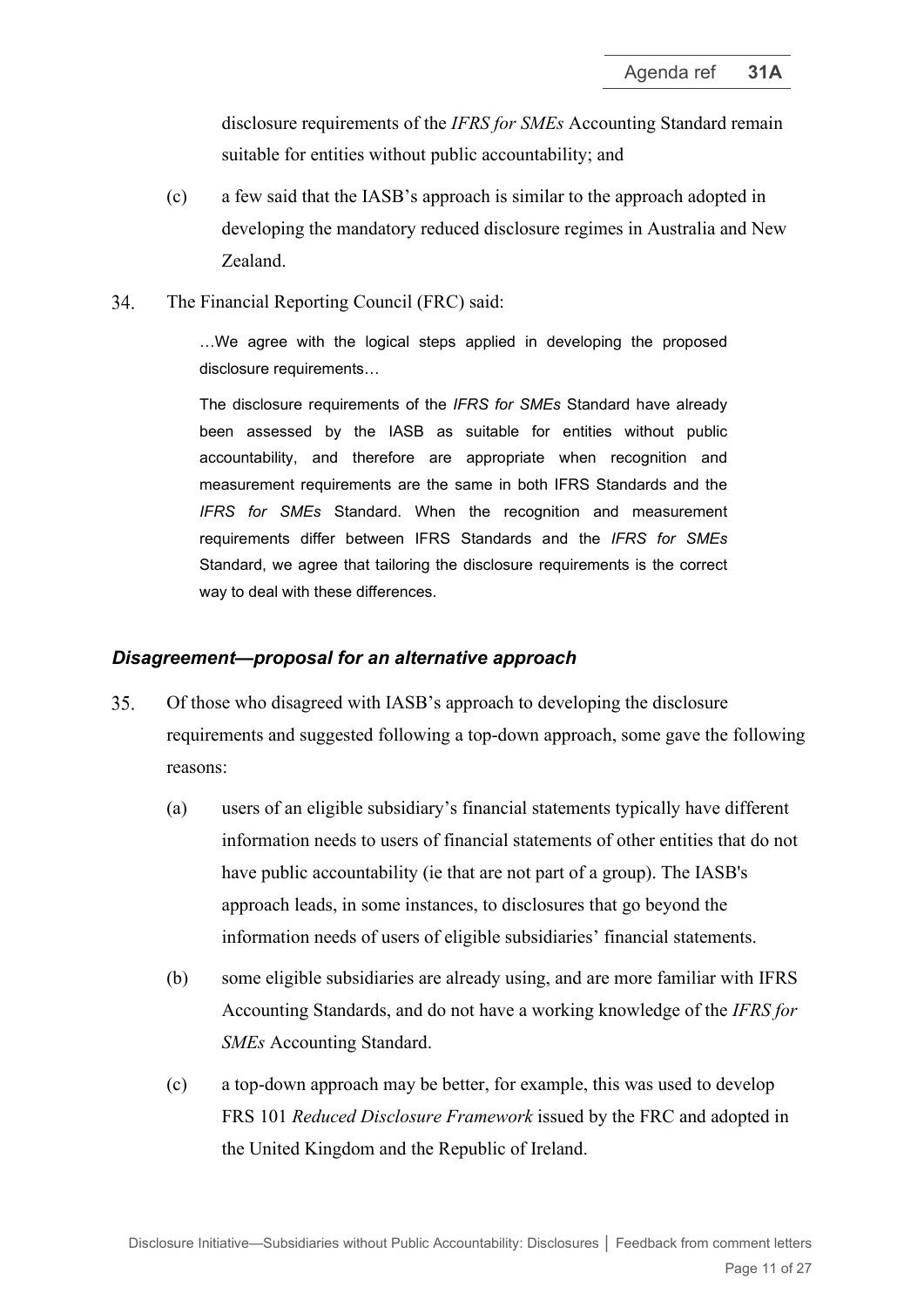- (d) the approach applied by the IASB could be burdensome in the future for both standard-setting and application because there is an inevitable disconnect between IFRS Accounting Standards and the *IFRS for SMEs* Accounting Standard, and this would outweigh the benefits of the proposals.
- <span id="page-11-0"></span>36. BlackRock said:

…Some disclosures which are deemed 'useful' for a stand-alone entity's users may not be 'useful' for a subsidiary entity's users. It is also difficult to identify users of subsidiary financial statements, and we believe that the number of users and their needs are limited, this is particularly the case where there are no minority interests and when funding is from within the group rather than external sources…

#### *Other comments on the IASB's approach*

- In addition, some respondents suggested the IASB to consider: 37.
	- (a) the cost–benefit trade off—it is important to consider whether, in all cases, the IASB's approach meets the objective of the draft Standard (see paragraph [12\)](#page-2-1).
	- (b) the timing difference between IFRS Accounting Standards and the *IFRS for SMEs* Accounting Standard—users of subsidiaries' financial statements should not be denied access to improvements made in IFRS Accounting Standards that have not yet been considered in the *IFRS for SMEs* Accounting Standard. Some of this information is already provided by subsidiaries to their parents for group reporting purposes.
	- (c) interaction with the *Disclosure Initiative—Targeted Standards-level Review of Disclosure* (TSLR) project—whether the disclosure requirements in IFRS Accounting Standards should be principle-based rather than prescribing specific disclosure requirements. If the current proposals in the TSLR project are finalised, the IASB should consider aligning the approach in the draft Standard to a more principle-based approach (see paragraph [78\)](#page-23-0).

#### 38. EFRAG said:

… EFRAG considers that the key principles proposed by the IASB in paragraph BC33 of the Basis for Conclusions should encompass cost-benefit considerations, including reduction of costs for preparers, which is one of the main objectives of the project. The IASB already refers to this in paragraph BC29 of the Basis for Conclusions about "*users' needs and cost–benefits*".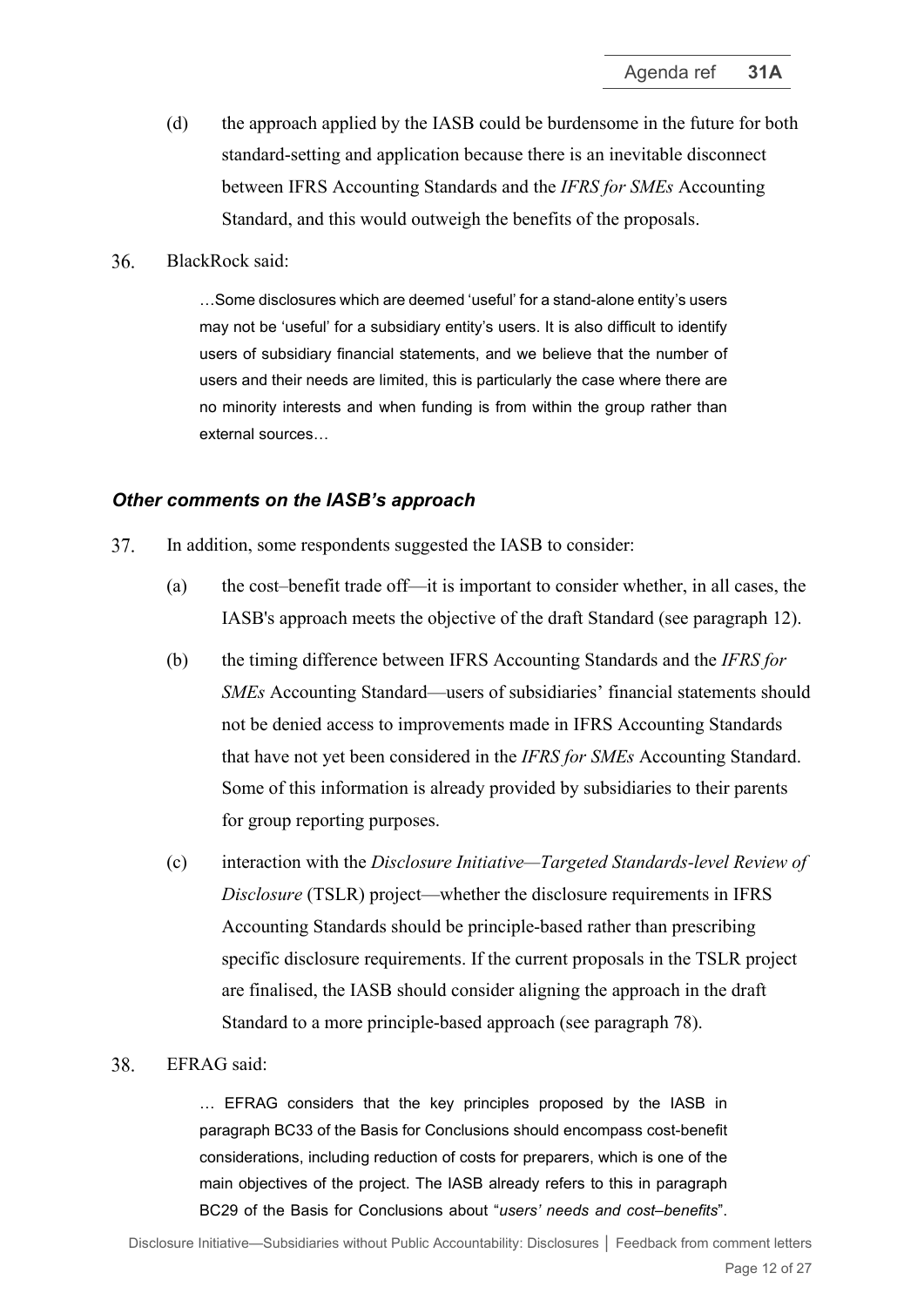This should be better reflected in the principles used by the IASB's when the recognition and measurement requirements differ between the *IFRS for SMEs* Standard and IFRS Standards.

- 39. A few respondents said that the best approach to developing the disclosure requirements depends on the scope of the draft Standard. If:
	- (a) the scope is retained, a top-down approach would be preferable.
	- (b) the scope is widened to include other entities without public accountability, the proposed approach is suitable.

#### *Question 4—Exceptions to the approach*

- *(a) Do you agree with the exceptions? Why or why not? If not, which exceptions do you disagree with and why? Do you have suggestions for any other exceptions? If so, what suggestions do you have and why should those exceptions be made?*
- <span id="page-12-0"></span> $40<sub>1</sub>$ Respondents generally agreed with the exceptions and noted that they are necessary given the approach used by the IASB in developing the disclosure requirements in the draft Standard.
- <span id="page-12-1"></span>41. Most respondents commented only on specific exceptions. Concerns mainly related to:
	- (a) disclosure objectives—the IASB should consider the interaction of the proposals in the draft Standard with the proposals in the TSLR project (see paragraph [78\)](#page-23-0);
	- (b) investment entities—requiring disclosure requirements for investment entities might be unnecessary because investment entities are unlikely to be eligible to apply the draft Standard; and
	- (c) defined benefit obligations—the information needs of users of eligible subsidiaries' financial statements should be the same as for users of other SMEs' financial statements and therefore additional disclosures to those required in the *IFRS for SMEs* Accounting Standard is not useful to those users.
- 42. A few respondents disagreed with all of the exceptions and said:
	- (a) eliminating exceptions will enhance understandability of the draft Standard.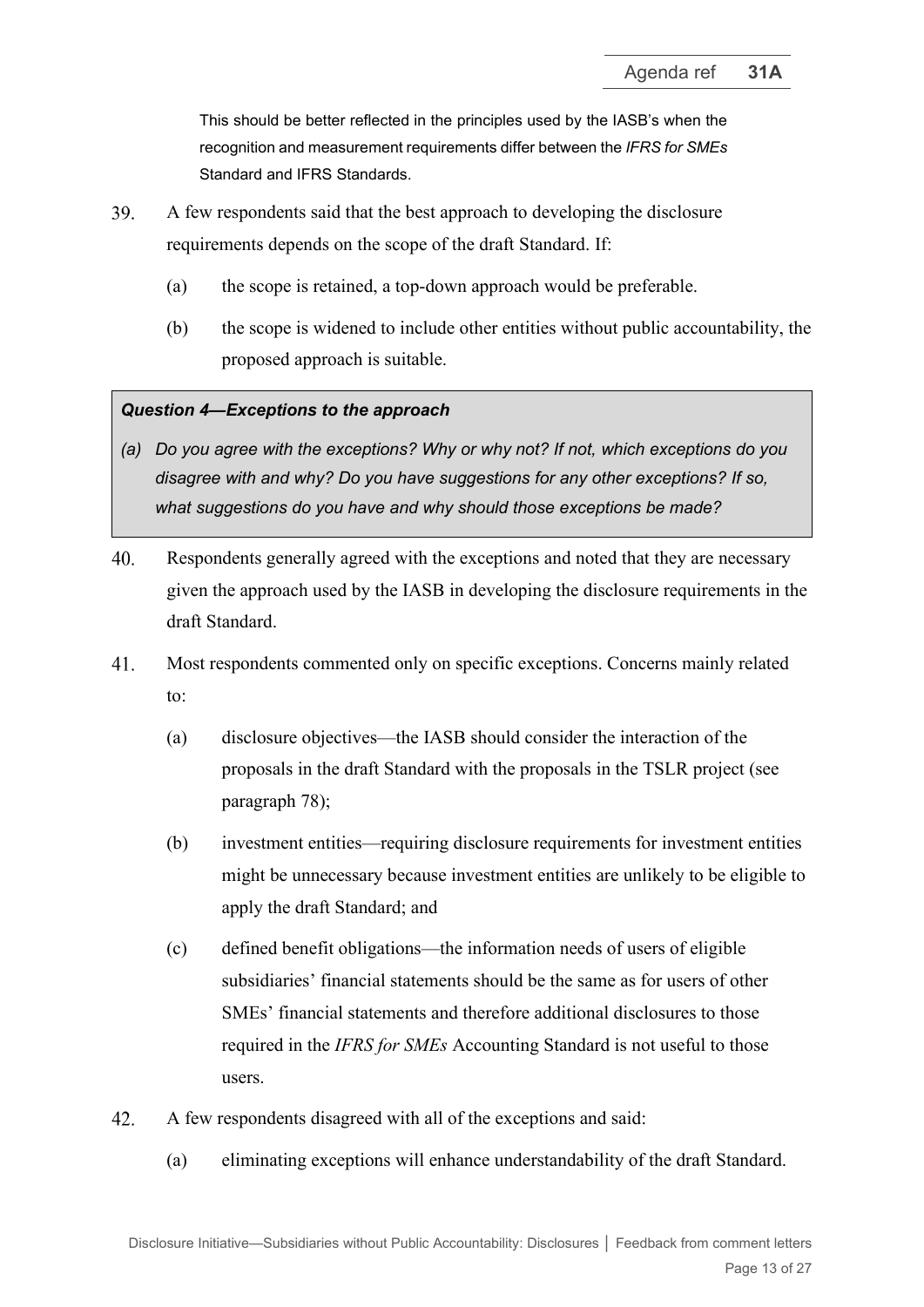- (b) subsidiaries eligible to apply the draft Standard are also eligible to apply the *IFRS for SMEs* Accounting Standard. As such, the draft Standard should not require additional or different disclosure requirements compared to the *IFRS for SMEs* Accounting Standard when there is no recognition or measurement difference.
- 43. A few respondents noted that the IASB's rational for the exceptions should be better explained. For example, these respondents asked the IASB to clarify whether the exceptions are exceptions to the principles in paragraph BC157 of the Basis for Conclusions of the *IFRS for SMEs* Accounting Standard, or exceptions based on some other principle.

## *Question 4—Exceptions to the approach (changes in liabilities from financing activities)*

- *(b) Paragraph 130 of the draft Standard proposes that entities disclose a reconciliation between the opening and closing balances in the statement of financial position for liabilities arising from financing activities. The proposed requirement is a simplified version of the requirements in paragraphs 44A–44E of IAS 7* Statement of Cash Flows*.*
	- *(i) Would the information an eligible subsidiary reports in its financial statements applying paragraph 130 of the draft Standard differ from information it reports to its parent (as required by paragraphs 44A–44E of IFRS 7) so that its parent can prepare consolidated financial statements? If so, in what respect?*
	- *(ii) In your experience, to satisfy paragraphs 44A–44E of IAS 7, do consolidated financial statements regularly include a reconciliation between the opening and closing balances in the statement of financial position for liabilities arising from financing activities?*
- 44. Most respondents, who commented on Question  $4(b)(i)$ , said that the information an eligible subsidiary would report in its financial statements applying paragraph 130 of the draft Standard would *not* differ from the information it reports to its parent for the parent's consolidated financial statements.
- 45. A few respondents, notably from the European region, were of the view that the information an eligible subsidiary would report applying paragraph 130 of the draft Standard would differ from the information it reports to its parent. These respondents attributed the difference in information to: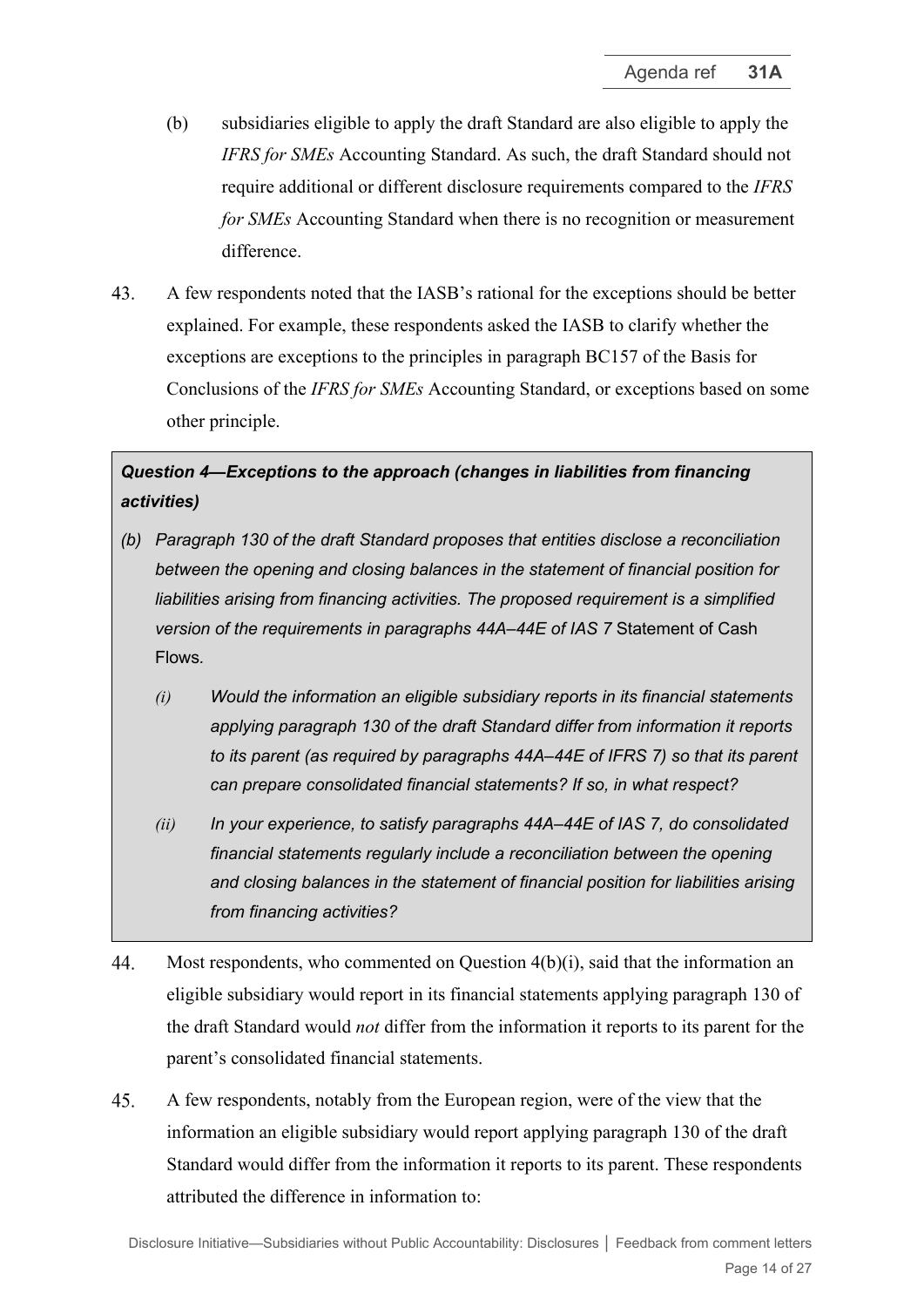- (a) movements in intra-group balances (which may reflect adjustments to equity or accretion of interest arising from transactions not at arm's length).
- (b) the subsidiary may not have its own financing function because this function is managed at the group level. Therefore, the financing cash flows of the subsidiary could differ significantly from the group's financing cash flows.
- 46. The Austrian Financial Reporting and Auditing Committee said:

Since the relevant information about the financing activities is frequently available in the group, many subsidiaries do not need to report such information to the parent and, therefore, may need to collect this information only for the purpose of their own financial statements. In addition, under these circumstances, the reconciliation between the opening and closing balances in the statement of financial position for liabilities arising from financing activities may only have a limited benefit for users…we propose that such a reconciliation should not be required by the draft Standard.

<span id="page-14-0"></span>47. Almost all respondents, who commented on Question 4(b)(ii), said consolidated financial statements regularly include a reconciliation between the opening and closing balances in the statement of financial position for liabilities arising from financing activities.

## **Proposed disclosure requirements in the draft Standard**

<span id="page-14-1"></span>48. The draft Standard sets out the proposed disclosure requirements by IFRS Accounting Standard. In addition, the draft Standard proposes that disclosure requirements specified in an IFRS Accounting Standard or an amendment to an IFRS Accounting Standard about the eligible subsidiary's transition to that Standard or amended Standard remain applicable.

*Question 5—Disclosure requirements about transition to other IFRS Accounting Standards*

*Do you agree with this proposal? Why or why not? If not, what approach would you suggest and why?*

49. Almost all respondents agreed that the disclosure requirements about transition to a new or amended IFRS Accounting Standards should remain applicable to an eligible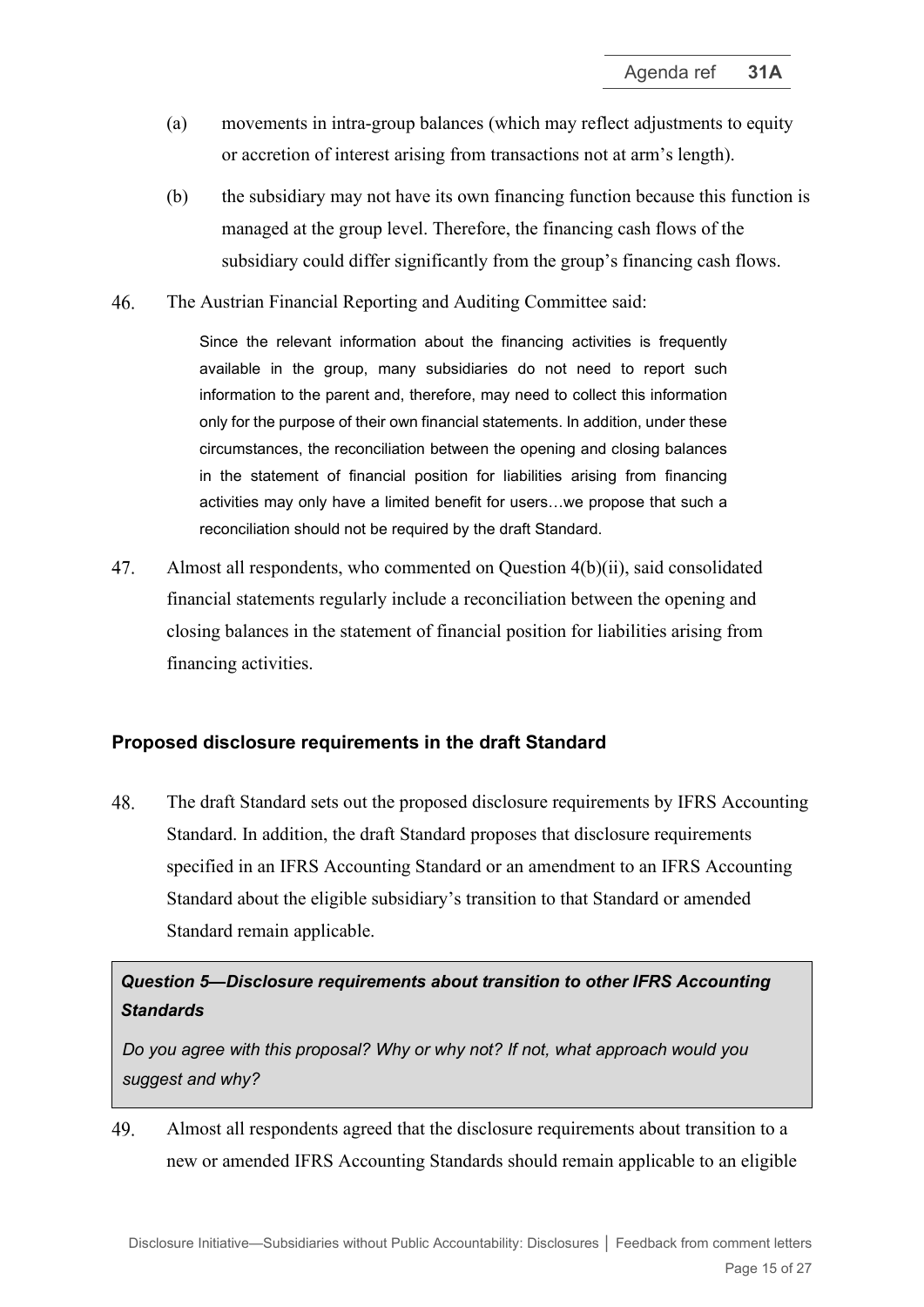subsidiary. Those who agreed said the disclosure requirements about transition provide:

- (a) useful information to users of eligible subsidiaries' financial statements without imposing significant costs on those subsidiaries given that these are one-off disclosures.
- (b) key information and are expected to be material, particularly if they are about accounting policies, practical expedients and judgements.
- $50<sub>1</sub>$ A few suggested the IASB considers:
	- (a) including disclosure requirements about transition if, and only if, they are relevant considering the users of eligible subsidiary's financial statements.
	- (b) whether the disclosure requirements about transition can be simplified. Such simplifications could be considered on a case-by-case basis to reduce the costs of eligible subsidiaries' preparation of financial statements.

## *Question 6—Disclosure requirements about insurance contracts*

- *(a) Do you agree that the draft Standard should not include reduced disclosure requirements for insurance contracts within the scope of IFRS 17? Why or why not? If you disagree, from which of the disclosure requirements in IFRS 17 should an entity that applies the Standard be exempt? Please explain why an entity applying the Standard should be exempt from the suggested disclosure requirements.*
- <span id="page-15-0"></span>51. Respondents expressed mixed views on the proposal not to include reduced disclosure requirements for insurance contracts within the scope of IFRS 17. Many respondents (a small majority) agreed with the proposals.
	- (a) Some supported the IASB's view that IFRS 17 introduces a new model for insurance contracts supported by its disclosure requirements. Such disclosures facilitate users' understanding of this new model.
	- (b) Some said that reducing the disclosures in IFRS 17 would only result in limited benefits and could be detrimental to users of subsidiaries' financial statements.
	- (c) A few said that most, if not all, subsidiaries who issue insurance contracts within the scope of IFRS 17 are likely to be considered as having public accountability and therefore not eligible to apply the draft Standard.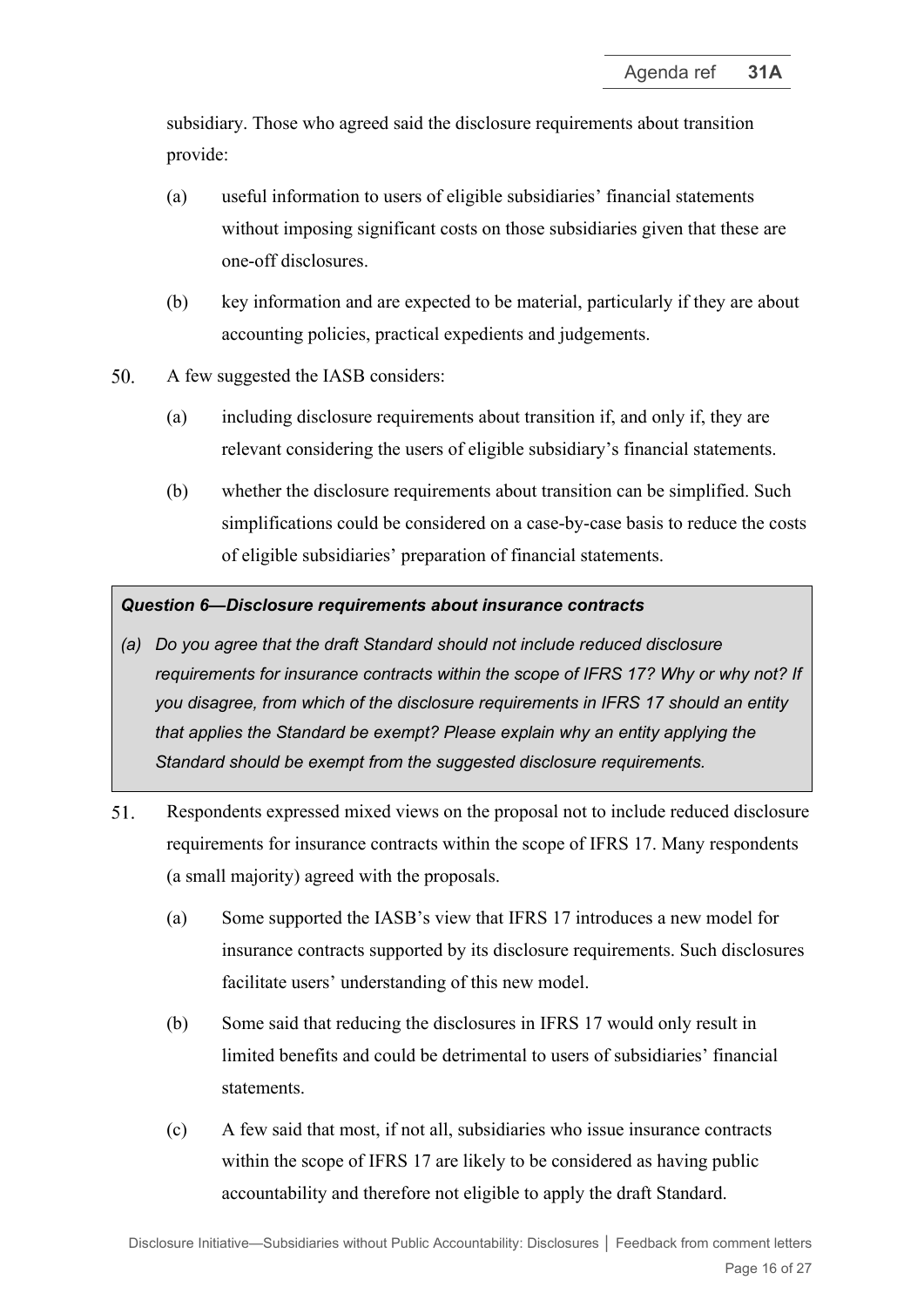- 52. Some respondents who agreed with the proposals suggest that the IASB could consider reducing disclosures after implementation experience of IFRS 17 has been assessed.
- <span id="page-16-1"></span>53. Many respondents (a large minority) disagreed with the proposals.
	- (a) Some said that IFRS 17 should be treated like other IFRS Accounting Standards.
	- (b) Some said that IFRS 17 is a complex Standard, and it would be burdensome for eligible subsidiaries to apply all of the disclosure requirements.
	- (c) Some said that not all of the disclosure requirements in IFRS 17 are useful for users of eligible subsidiaries' financial statements but did not specify from which disclosure requirements eligible subsidiaries should be exempt.
	- (d) A few disagreed with the IASB's observation in paragraph BC64(d) of the Basis for Conclusions of the Exposure Draft that IFRS 17 may help insurance regulators in undertaking enforcement activity. These respondents said insurance regulators could perform their functions without significant reliance on IFRS 17 and that their information needs are satisfied through required regulatory reports (for example, solvency reports).

#### *Question 6—Disclosure requirements about insurance contracts*

- *(b) Are you aware of entities that issue insurance contracts within the scope of IFRS 17 and are eligible to apply the draft Standard? If so, please say whether such entities are common in your jurisdiction, and why they are not considered to be publicly accountable.*
- $54$ Some respondents observed that they consider some eligible subsidiaries that issue insurance contracts do not have public accountability, including captive insurers, credit guarantee insurers and P&C insurers.
- <span id="page-16-0"></span>55. Some respondents based in Europe considered unlisted life insurance entities are eligible to apply the draft Standard. These respondents asserted that premiums received are invested at the insurers' own risk with the aim to ensure that the customers' contractual obligations are met whenever specified insured events occur. These respondents observed that this does not mean that insurance entities are holding assets in a fiduciary capacity for their customers.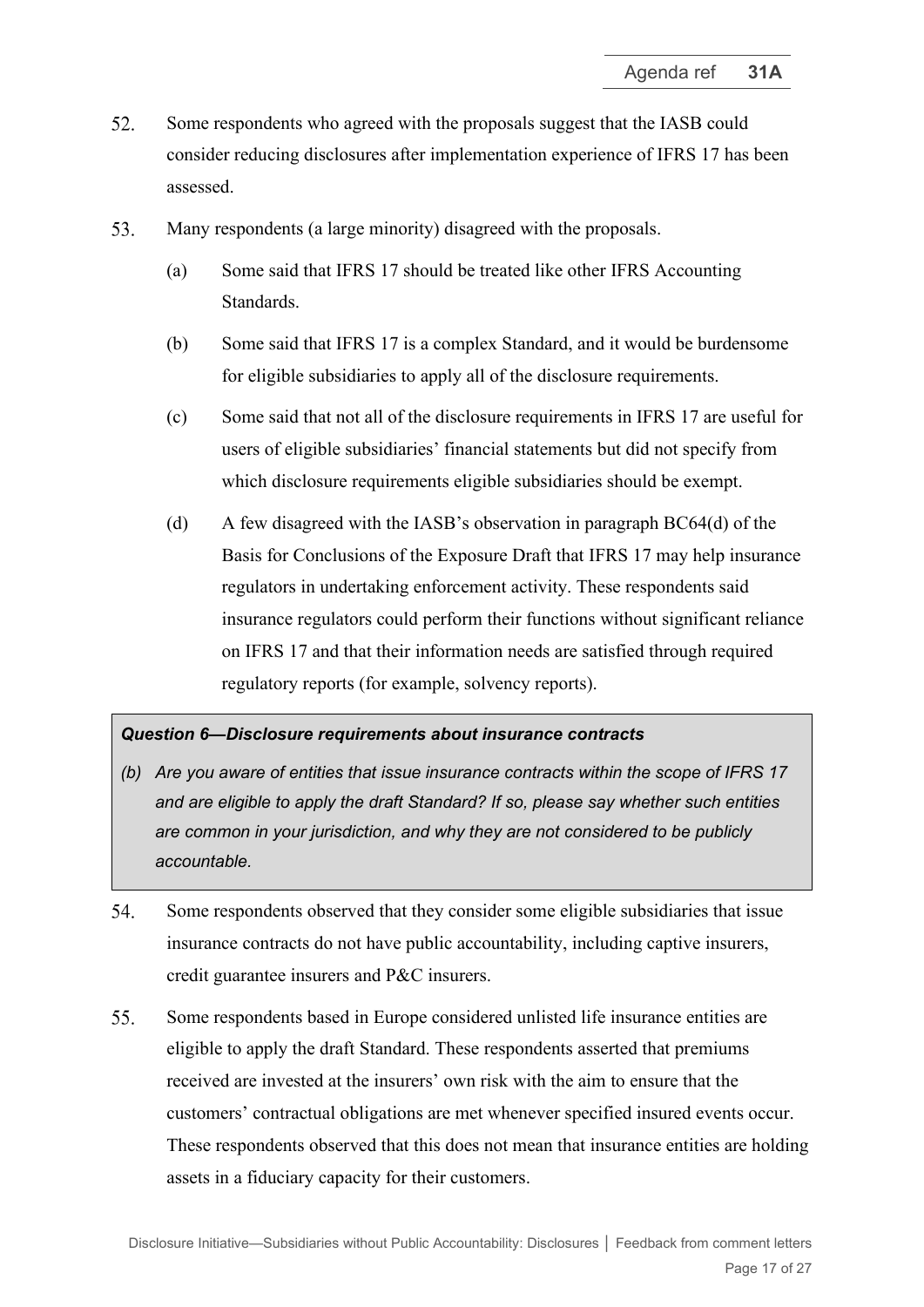- 56. As noted in paragraph [51\(c\),](#page-15-0) a few respondents said most, if not all, subsidiaries issuing insurance contracts within the scope of IFRS 17 are likely to be considered as having public accountability and therefore not eligible to apply the draft Standard.
- 57. Some respondents said that in order to express a view they would need to perform further research to assess whether there are eligible subsidiaries that issue insurance contracts within the scope of IFRS 17.

## *Question 7—Interaction with IFRS 1*

- *(a) Do you agree with including reduced disclosure requirements for IFRS 1 in the draft Standard rather than leaving the disclosure requirements in IFRS 1?*
- 58. Most respondents agreed with including reduced disclosure requirements for IFRS 1 *First-time Adoption of International Financial Reporting Standards* in the draft Standard rather than leaving the disclosure requirements in IFRS 1. Of those who agreed:
	- (a) some said this is consistent with how the draft Standard would interact with other IFRS Accounting Standards (that is, it is consistent with the objective of the draft Standard).
	- (b) a few said that the reduced disclosures are sufficient to meet users' information needs.
	- (c) a few said it would encourage adoption of the draft Standard.
- 59. A few respondents disagreed and suggested leaving the disclosure requirements in IFRS 1 without any reduction. They asserted that the disclosure requirements in IFRS 1 are essential to help users understand how transition to IFRS Accounting Standards impacted an entity's financial position and performance.

#### *Question 7—Interaction with IFRS 1*

- *(b) Do you agree with the proposals in paragraphs 12–14 of the draft Standard? Why or why not? If not, what suggestions do you have and why?*
- 60. Almost all respondents agreed with the IASB's proposal in paragraphs 12–14 of the draft Standard on how the draft Standard interacts with IFRS 1.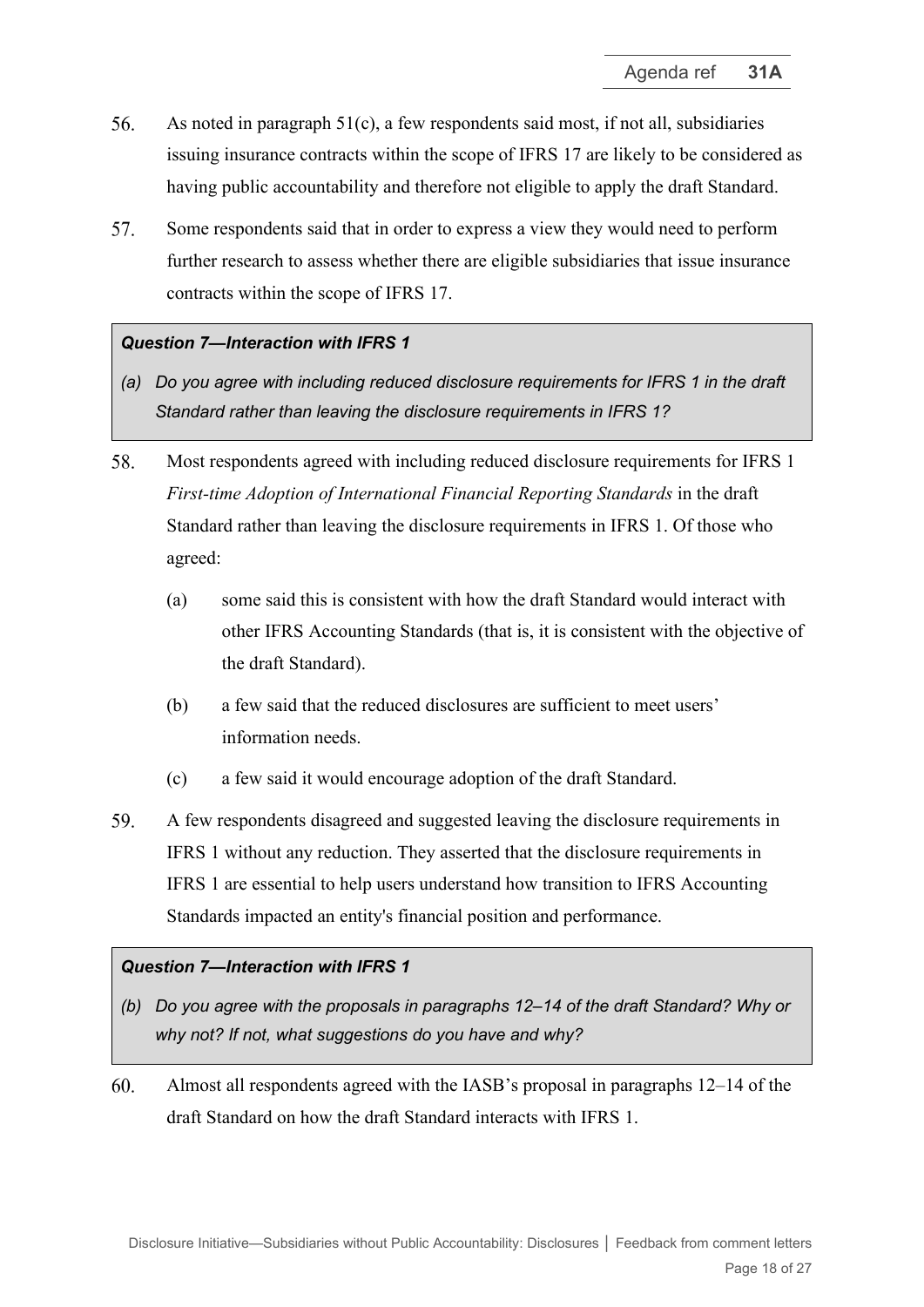## *Question 8—The proposed disclosure requirements*

*Paragraphs 22–213 of the draft Standard set out the proposed disclosure requirements.*

- *(a) Do you agree with those proposals? Why or why not? If not, which proposals do you disagree with and why?*
- *(b) Do you recommend any further reduction in the disclosure requirements for an entity that applies the Standard? If so, which of the proposed disclosure requirements should be excluded from the Standard and why?*
- *(c) Do you recommend any additional disclosure requirements for an entity that applies the Standard? If so, which disclosure requirements from other IFRS Standards should be included in the Standard and why?*
- <span id="page-18-0"></span>61. Many respondents commented on the proposed disclosure requirements in the draft Standard. Comments were diverse and covered many different disclosure requirements in the draft Standard. The staff will present detailed analyses of the comments received at future meetings. Some common themes observed:
	- (a) many respondents suggested reducing the disclosure requirements further:
		- (i) many respondents specified which disclosure requirements to exclude. In most instances, a rationale was provided. The disclosure requirements from IFRS 7 and IAS 19 receive the most suggestions for reductions. For example, some respondents suggested excluding disclosure requirements proposed for credit risk management practices under IFRS 7 and defined benefit plans under IAS 19.
		- (ii) some respondents did not refer to specific disclosure requirements but rather suggested making an overall reduction for particular IFRS Accounting Standards. IFRS 7 received the most comments. For example, some of these respondents noted that eligible subsidiaries would not usually have extensive hedging activities and so the proposed disclosure requirements for hedge accounting in paragraphs 55–58 of the draft Standard are excessive.
		- (iii) some respondents suggested excluding the entire section containing disclosure requirements from IAS 34 *Interim Financial Reporting* because an eligible subsidiary would not usually prepare interim financial statements. These respondents noted that, if the subsidiary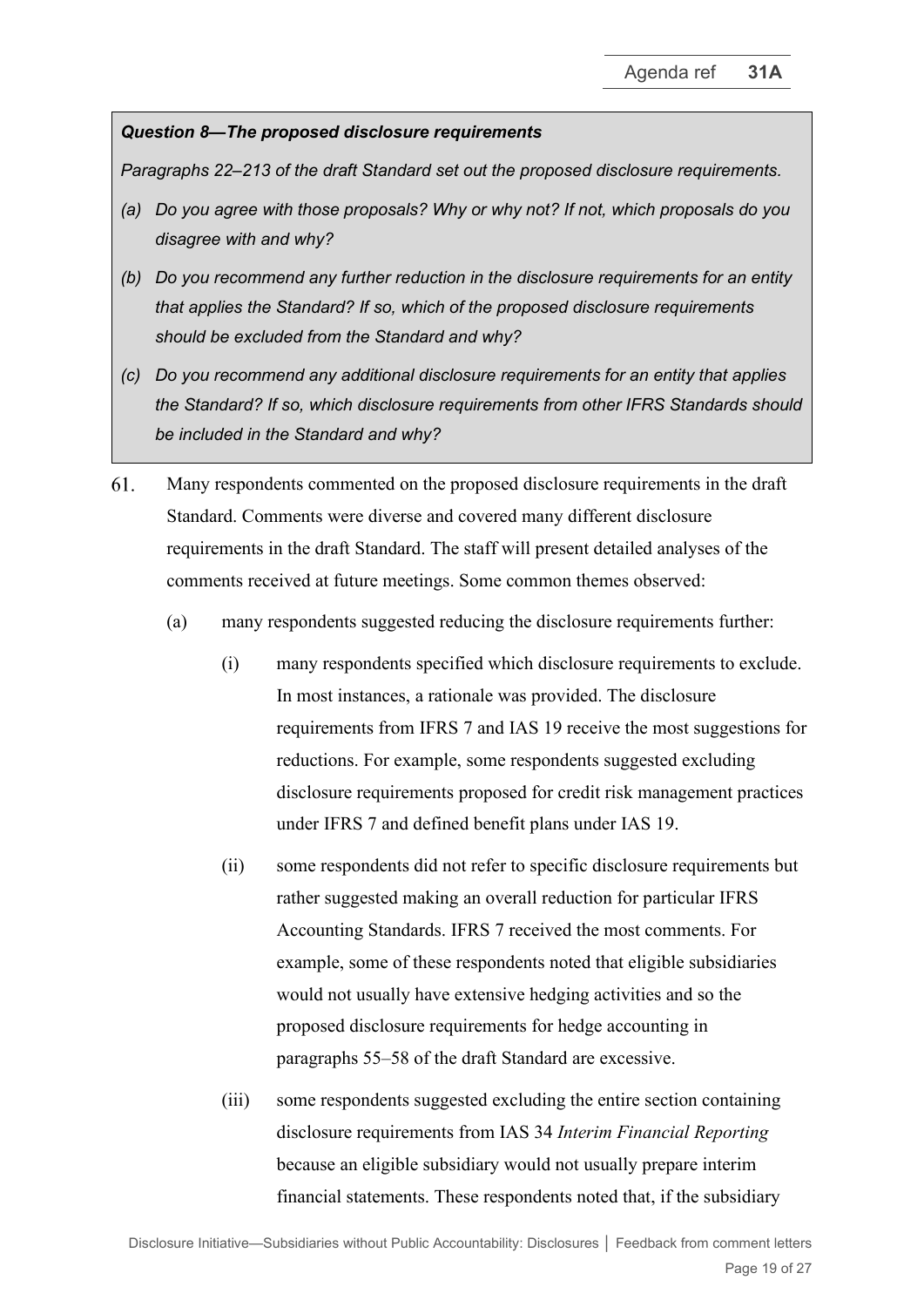did, it could apply IAS 34 rather than the draft Standard. This suggestion is similar to the approach in IFRS 8 *Operating Segments*  and IAS 33 *Earnings per Share* for entities not required to apply those Standards (see paragraph 4 of the draft Standard).

- (b) some respondents suggested additional disclosure requirements, considering these disclosures to be useful to users of eligible subsidiaries' financial statements. In most instances, a rational was provided. Disclosure requirements in IFRS 7 and IFRS 12 received the most comments. For example, disclosure requirements about the maturity analysis for nonderivative financial liabilities applying IFRS 7 and composition of the group when consolidated financial statements are prepared applying IFRS 12.
- (c) some respondents asked for guidance on application of the proposed disclosure requirements. The most common request was for guidance on applying paragraph 16 of the draft Standard that specifies when an eligible subsidiary provides disclosures in addition to those required by the draft Standard.

#### *Question 9—Structure of the draft Standard*

*Do you agree with the structure of the draft Standard, including Appendix A which lists disclosure requirements in other IFRS Standards replaced by the disclosure requirements in the draft Standard? Why or why not? If not, what alternative would you suggest and why?*

- <span id="page-19-0"></span>62. Feedback on the structure of the draft Standard include respondent's views on:
	- (a) organisation by IFRS Accounting Standard (see paragraph [63\)](#page-20-0);
	- (b) footnotes (see paragraphs [64](#page-20-1)[–68\)](#page-20-2);
	- (c) Appendix A of the draft Standard (see paragraphs [69–](#page-21-0)[72\)](#page-21-1);
	- (d) a separate IFRS Accounting Standard (see paragraphs [73](#page-21-2)[–74\)](#page-22-2); and
	- (e) content of the draft Standard (see paragraphs [75–](#page-22-3)[76\)](#page-22-0).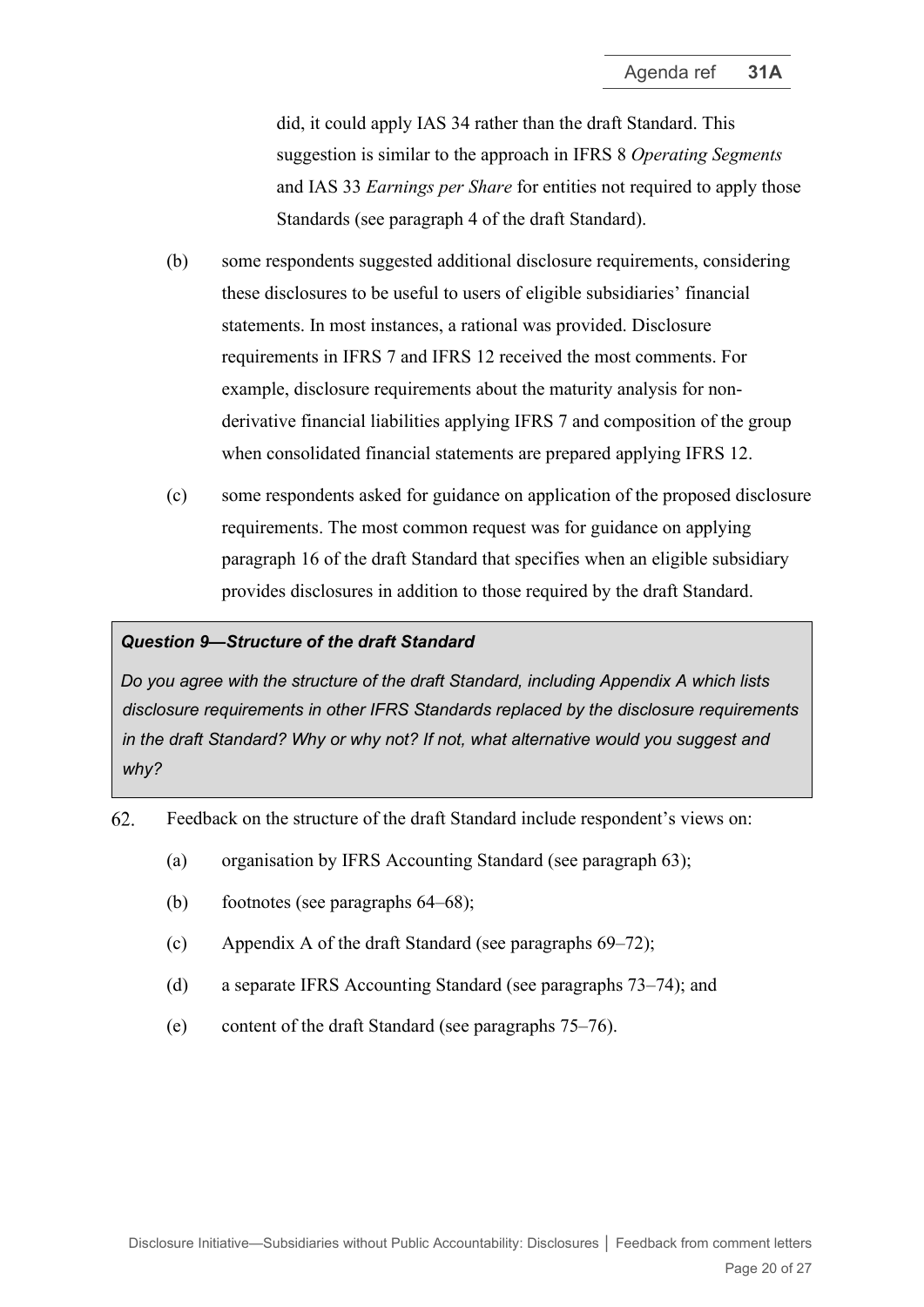## *Organisation by IFRS Accounting Standards*

<span id="page-20-0"></span>63. Almost all respondents who commented supported organising the disclosure requirements in the draft Standard by IFRS Accounting Standard. These respondents agreed with the IASB's reasoning that this approach avoids the need to reproduce the scope of each IFRS Accounting Standard within the draft Standard.

## *Footnotes*

- <span id="page-20-1"></span>64. Respondents who commented on the footnotes expressed mixed views.
- 65. Some respondents agreed with identifying the disclosure requirements in other IFRS Accounting Standards that remain applicable in footnotes. One respondent suggested providing an appendix summarising all the disclosure requirements referred in the footnotes to facilitate application of the footnotes in the draft Standard.
- 66. Most respondents disagreed with the use of footnotes because some preparers and auditors might:
	- (a) view the footnotes as unimportant, which could lead to unintended omission of the disclosure requirements in the footnotes;
	- (b) find it challenging to navigate the three separate sections (the main body of the draft Standard, footnotes and Appendix A) within the draft Standard as well as referring to other IFRS Accounting Standards in determining the disclosure requirements; and
	- (c) be confused by the proposed use of footnotes as it would be a departure from the usual format in IFRS Accounting Standards.
- 67. The Institute of Chartered Accountants in England and Wales said:

In our view, for the draft Standard to be user-friendly and comprehensible there should be a full list of all required disclosures within the body of the Standard. The use of footnotes to reference disclosure requirements in other Standards makes it difficult to use as the disclosure requirements for an individual topic might be spread across multiple locations. …

<span id="page-20-2"></span>68. Alternatively, many respondents suggested the IASB either list or reproduce the disclosures requirements in the footnotes in the main body of the draft Standard under the subheading of the relevant IFRS Accounting Standard. They noted this would facilitate application of the draft Standard for both preparers and auditors.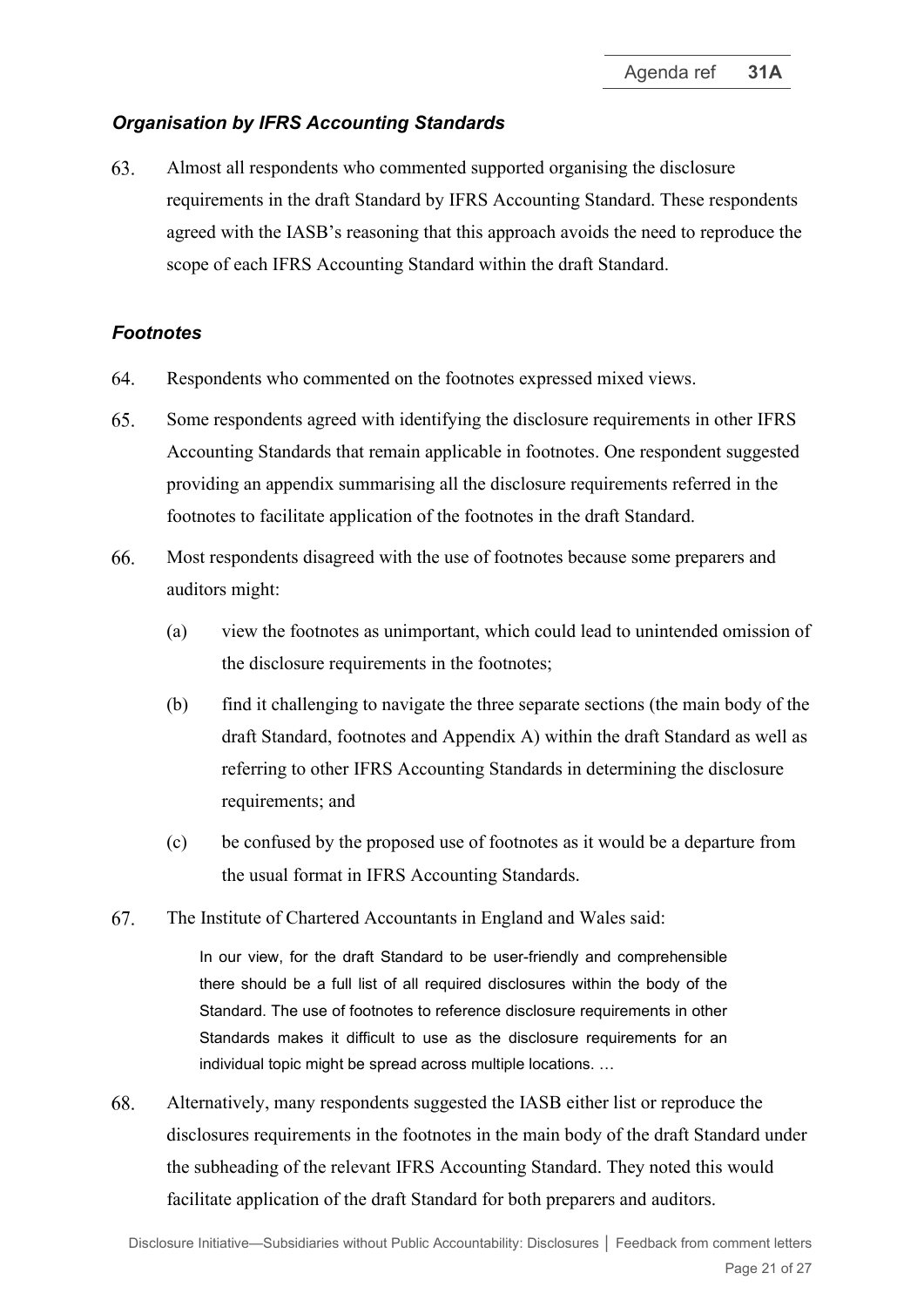## *Appendix A of the draft Standard*

- <span id="page-21-0"></span>69. Respondents who commented on Appendix A expressed mixed views.
- 70. Some respondents supported retaining Appendix A when the draft Standard is finalised and said Appendix A provides a useful list of disclosure requirements that are not required when applying the draft Standard.
- 71. Some respondents said the disclosure requirements listed in Appendix A should be incorporated into the main body of the draft Standard within the subheading of the IFRS Accounting Standard to which they relate. Respondents who hold this view said that such an approach would:
	- (a) improve usability of the draft Standard, rather than requiring a subsidiary to navigate three separate sections of the draft Standard (the main body of the draft Standard, footnotes and Appendix A); and
	- (b) clearly identify disclosure requirements that do and do not apply to eligible subsidiaries applying the draft Standard.
- <span id="page-21-1"></span>72. Some respondents did not support retaining Appendix A if the draft Standard is finalised. Respondents holding this view noted that disclosure requirements listed in Appendix A could be confusing to preparers because they are requirements that need not be applied.

#### *Separate IFRS Accounting Standard*

- <span id="page-21-2"></span>73. Many respondents supported the IASB's proposal for the draft Standard to be a separate Standard within the IFRS Accounting Standards. However, a few respondents were of the view that the draft Standard should be developed as a separate stand-alone framework (like the *IFRS for SMEs* Accounting Standard) that includes recognition, measurement and presentation requirements because the issuance of a single comprehensive document would:
	- (a) facilitate application of the draft Standard as eligible subsidiaries would only need to refer to 'one place' when preparing their financial statements;
	- (b) avoid confusion about the basis of preparation and statement of compliance (see paragraph [83\)](#page-24-0);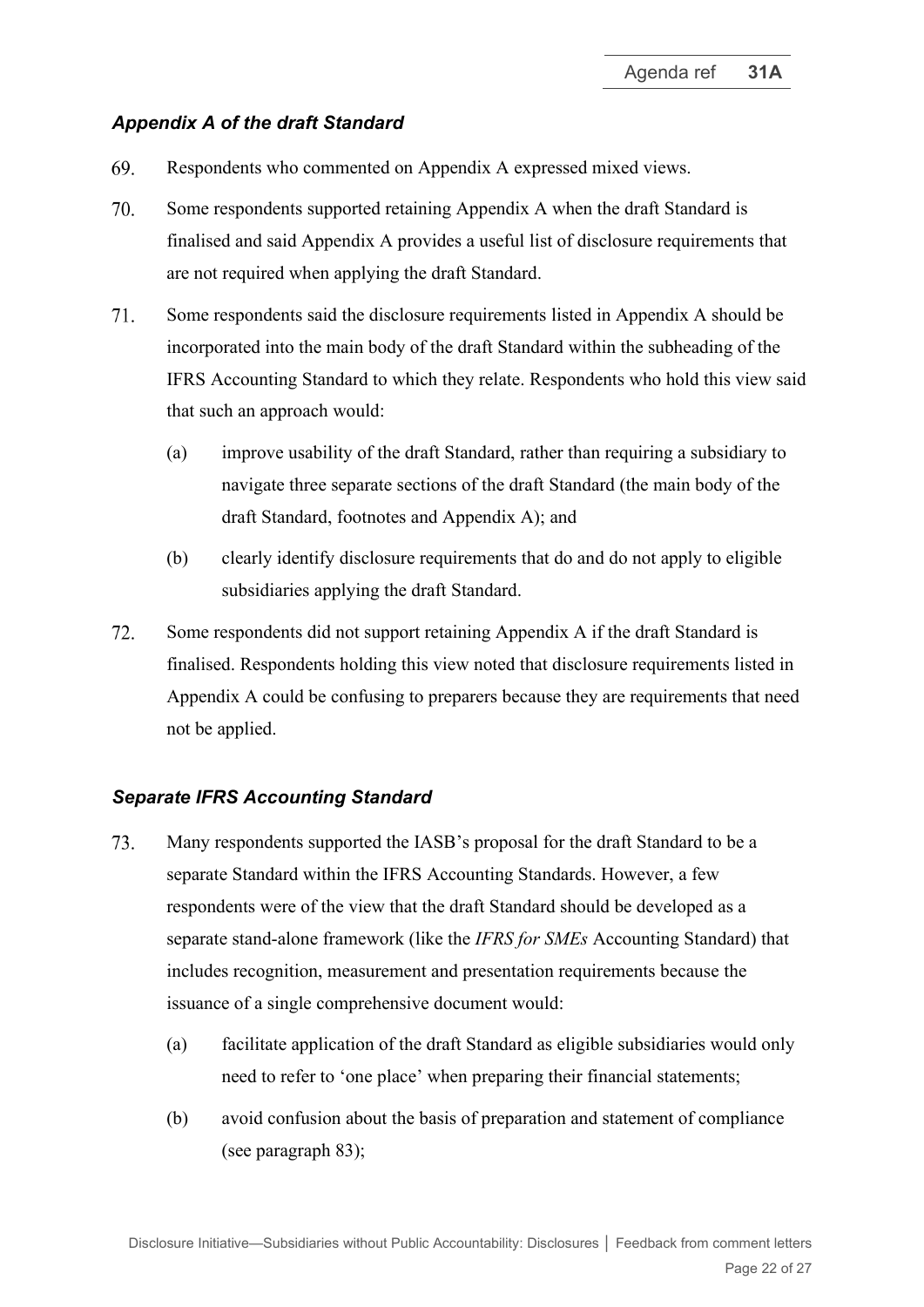- (c) provide users of eligible subsidiary's financial statements with clarity about the financial reporting framework applied; and
- (d) ensure that it stands on its own as a complete Standard.
- <span id="page-22-2"></span>74. Of those who disagreed with the draft Standard being a separate IFRS Accounting Standard, a few respondents suggested the IASB incorporate the proposed disclosure requirements in IFRS Accounting Standards on a Standard-by-Standard basis.

## *Content of the draft Standard*

- <span id="page-22-3"></span>75. A few European respondents were of the view that it would be more useful if the IASB provided a list of disclosure requirements from each IFRS Accounting Standard that an eligible subsidiary would not be required to apply, like the structure used in FRS 101 *Reduced Disclosure Framework*. According to these respondents, the approach in the draft Standard (listing the required disclosure requirements in the body of the draft Standard and those not required in an appendix), the potential cost savings from applying the draft Standard might be offset by the increased time and cost to understand which disclosures can be omitted.
- <span id="page-22-0"></span>76. The Financial Reporting Technical Committee of Chartered Accountants Ireland said:

… we feel a better approach would be to draft a list of disclosures, from full IFRS, that are not required when applying this proposed standard. We believe that such an approach would be better for preparers as they already prepare information for IFRS compliant disclosures which they report to their parent company. Extracting disclosures from information that has already been prepared, as opposed to drafting a set of new disclosures to meet the disclosure requirements in the ED, would also be less costly for preparers. …

#### **Other comments**

- <span id="page-22-1"></span>77. Respondents provided the following comments on topics for which questions were not asked in the Invitation to Comment:
	- (a) interaction of the draft Standard with other IASB projects (see paragraphs [78–](#page-23-0) [79\)](#page-23-1);
	- (b) maintenance of the draft Standard (see paragraph [80\)](#page-23-2);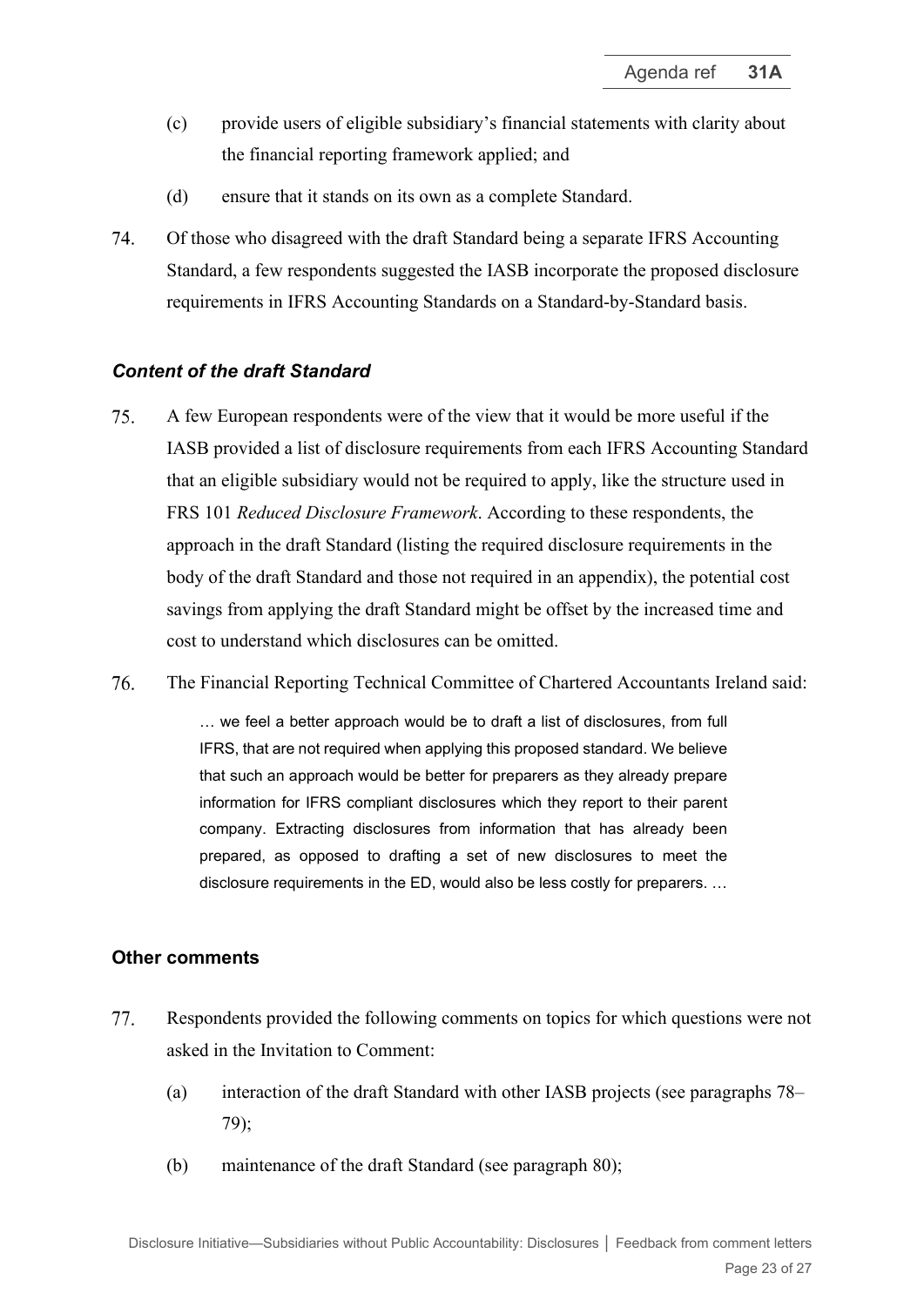- (c) application of IAS 8 *Accounting Policies, Changes in Accounting Estimates and Errors* to the election to apply the draft Standard (see paragraph [81\)](#page-23-3); and
- (d) statement of compliance with IFRS Accounting Standards (see paragraphs [82–](#page-23-4) [83\)](#page-24-0).
- <span id="page-23-0"></span>78. As noted in paragraph [41\(a\),](#page-12-1) some respondents observed that the proposals in the draft Standard and in the TSLR project, if finalised, will be part of IFRS Accounting Standards but the approaches in the two projects appear to conflict—the draft Standard's approach is prescriptive whereas the TSLR project is objective-based. It was unclear to these respondents how future amendments to disclosures in IFRS Accounting Standards could be tailored for inclusion in the draft Standard if the IASB proceeds with the approach in the TSLR project.
- <span id="page-23-1"></span>79. Some respondents noted that both the draft Standard and the *IFRS for SMEs* Accounting Standard are applicable to entities without public accountability and so are interrelated. These respondents commented that the IASB should consider whether the disclosures proposed in the draft Standard that are not in the *IFRS for SMEs*  Accounting Standard should be introduced into the *IFRS for SMEs* Accounting Standard.
- <span id="page-23-2"></span>80. Most respondents who commented on the IASB's plan to maintain the draft Standard agreed with the IASB's decision to consider amendments to the draft Standard when it publishes an exposure draft of a new or amended IFRS Accounting Standard (paragraph BC91 of the Basis for Conclusions on the Exposure Draft). Respondents noted this would save time and resources.
- <span id="page-23-3"></span>81. Most respondents who commented on application of IAS 8 when electing (or revoking the election) to apply the draft Standard agreed with the IASB's view that a third statement of financial position would not be required at the beginning of the comparative period (paragraph BC83 of the Basis for Conclusions on the Exposure Draft). However, these respondents suggested clarification that a third statement of financial position is not required should be added to the body of the draft Standard.
- <span id="page-23-4"></span>Some respondents supported paragraph 22 of the draft Standard that requires a 82. subsidiary to disclose that it has applied the draft Standard together with the statement of compliance required by paragraph 110 of the draft Standard. These respondents noted that this provides useful information to users and provides comfort that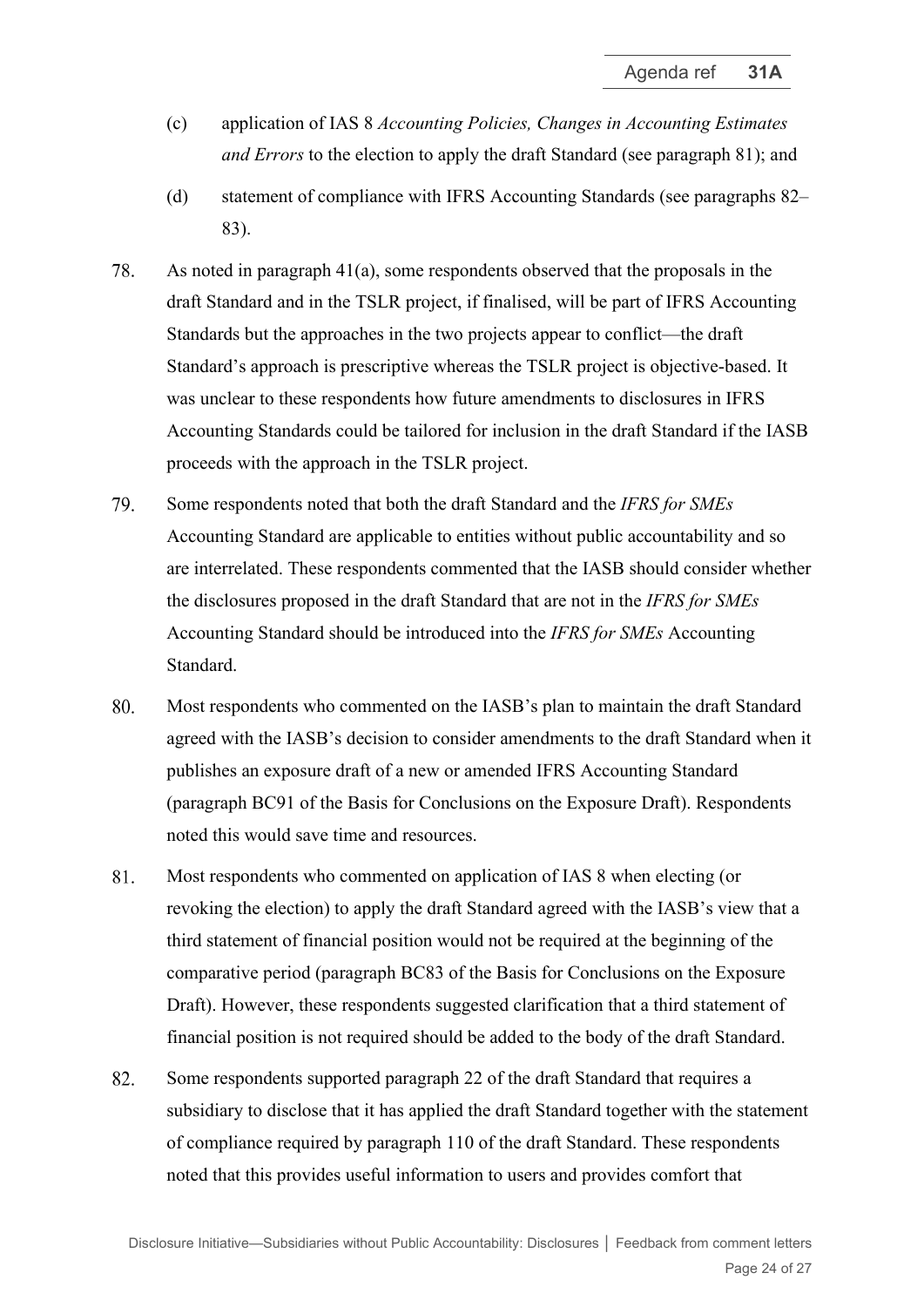recognition and measurement requirements of IFRS Accounting Standards have been applied with reduced disclosures.

- <span id="page-24-0"></span>83. However, some respondents disagreed and noted that the requirements in paragraphs 22 and 110 of the draft Standard could be confusing or even conflicting. These respondents said:
	- (a) the requirement in paragraph 110 of the draft Standard could create confusion because:
		- (i) the subsidiary would not in fact apply the 'full' disclosure requirements in IFRS Accounting Standards.
		- (ii) it might imply that the same overall disclosure objectives could be met in different ways either through reduced or full disclosures. Therefore, the draft Standard should be a separate reporting framework (see paragraphs [73–](#page-21-2)[74\)](#page-22-2).
	- (b) consideration is needed on how the draft Standard would be referred to in audit reports.

## **Question for the IASB**

#### **Question for the IASB**

Does the IASB have any questions or comments on the feedback discussed in this paper?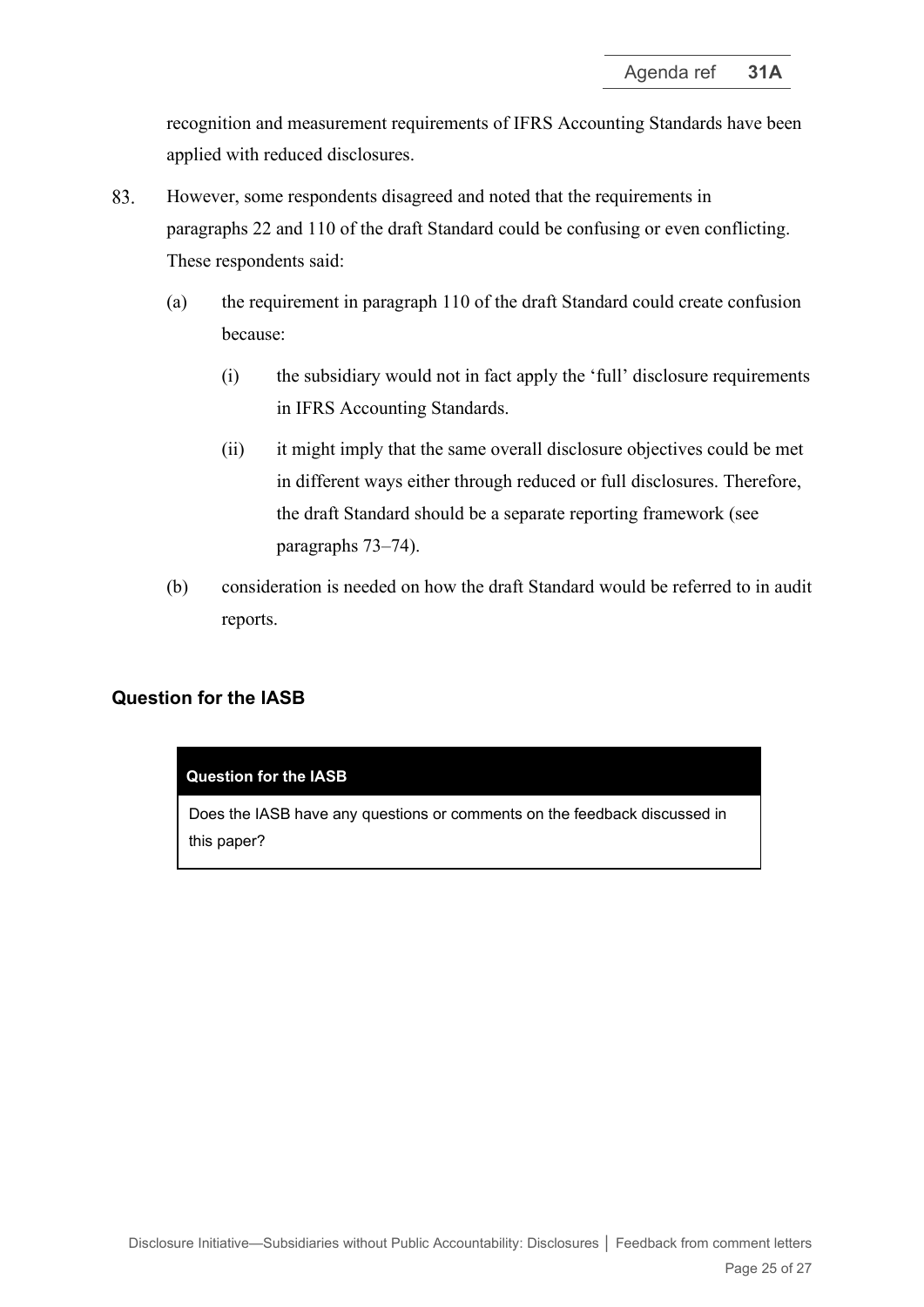## **Appendix—Analysis of respondents**

|  |                            | <b>Respondents</b> |            |  |
|--|----------------------------|--------------------|------------|--|
|  | <b>Geographical Region</b> | Number             | Percentage |  |
|  | Africa<br>and the          | 4                  | 6%         |  |
|  | Americas                   | 10                 | 15%        |  |
|  | Asia and Oceania<br>п      | 20                 | 29%        |  |
|  | Europe<br>▪                | 26                 | 38%        |  |
|  | Global                     | 8                  | 12%        |  |
|  | <b>Total</b>               | 68                 | 100%       |  |
|  |                            |                    |            |  |

*Diagram 1—Analysis of respondents by geographical distribution* 

*Diagram 2—Analysis of respondents by type*